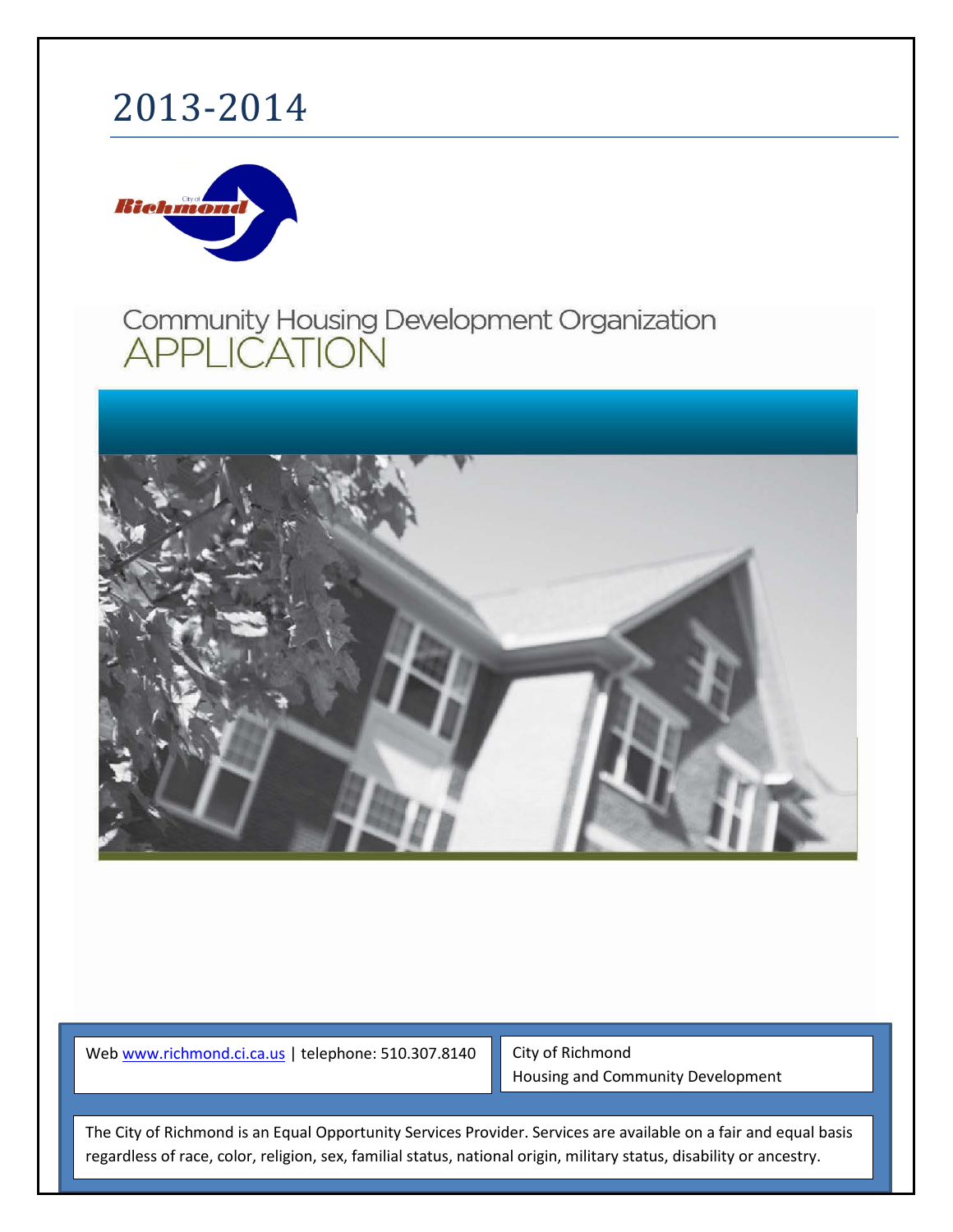### **CHDO's**

HOME funds are available exclusively for qualified, eligible CHDO projects and operating expenses. If an organization becomes a certified CHDO, it is eligible to take advantage of the HOME funds setaside just for CHDOs, as well as additional special technical assistance. CHDO set-aside funds provide equity for community-based organizations to undertake projects, build their capacity to serve a broad range of affordable housing needs and provide guaranteed resources for affordable housing development.

#### **Set Aside (15%)- 92.300 (a)**

Richmond is required to set-aside a minimum of 15% of their HOME allocations for housing development activities in which qualified CHDOs are the owners, developers, and/or sponsors of affordable housing in the communities that they serve. These funds may be committed to CHDO development projects if the following conditions are met:

- $\Box$  Acquisition, construction or rehabilitation of housing.
- $\Box$  Effective project controls, basically, own or develop or sponsor the project.
- $\Box$  Funds must be reserved and committed to CHDO projects within 24 months.

### **CHDO Op (5%)**

Richmond MAY also provide up to 5% (not so exceed \$50,000) of the HOME entitlement annual allocation for operating expenses that are reasonable and necessary costs for the operation of the CHDO and that are consistent with 92.208. Eligible costs include salaries, wages, and other employees compensation and benefits; employees education, training and travel; rent; utilities; communication costs; taxes; insurance; equipment; materials and supplies. If these funds are provided, the CHDO must meet these conditions:

- □ Written agreement
- $\Box$  CHDO must be ready to initiate project within 24 months of receiving operating expenses.

#### **Pre-Development Loans. 92.300(c ), 92.301**

Pre-development loans may be available for CHDO's and are limited to 10% of total amount reserved for CHDO's from annual allocation; no project specific limit. Repayment provision indicates that funds can be repaid from or rolled into construction/permanent financing and are forgivable if project impediments beyond the control of the CHDO appear. Eligible uses include:

□ TA/Site Control Loans:

Feasibility studies, consultants, legal fees, preliminary applications, preliminary architectural/engineering, options/site control, title clearance

□ Seed Money Loans

Pre-construction costs, loan commitments, plan and specs, zoning, engineering, legal. Note that these uses require environmental clearance and site control.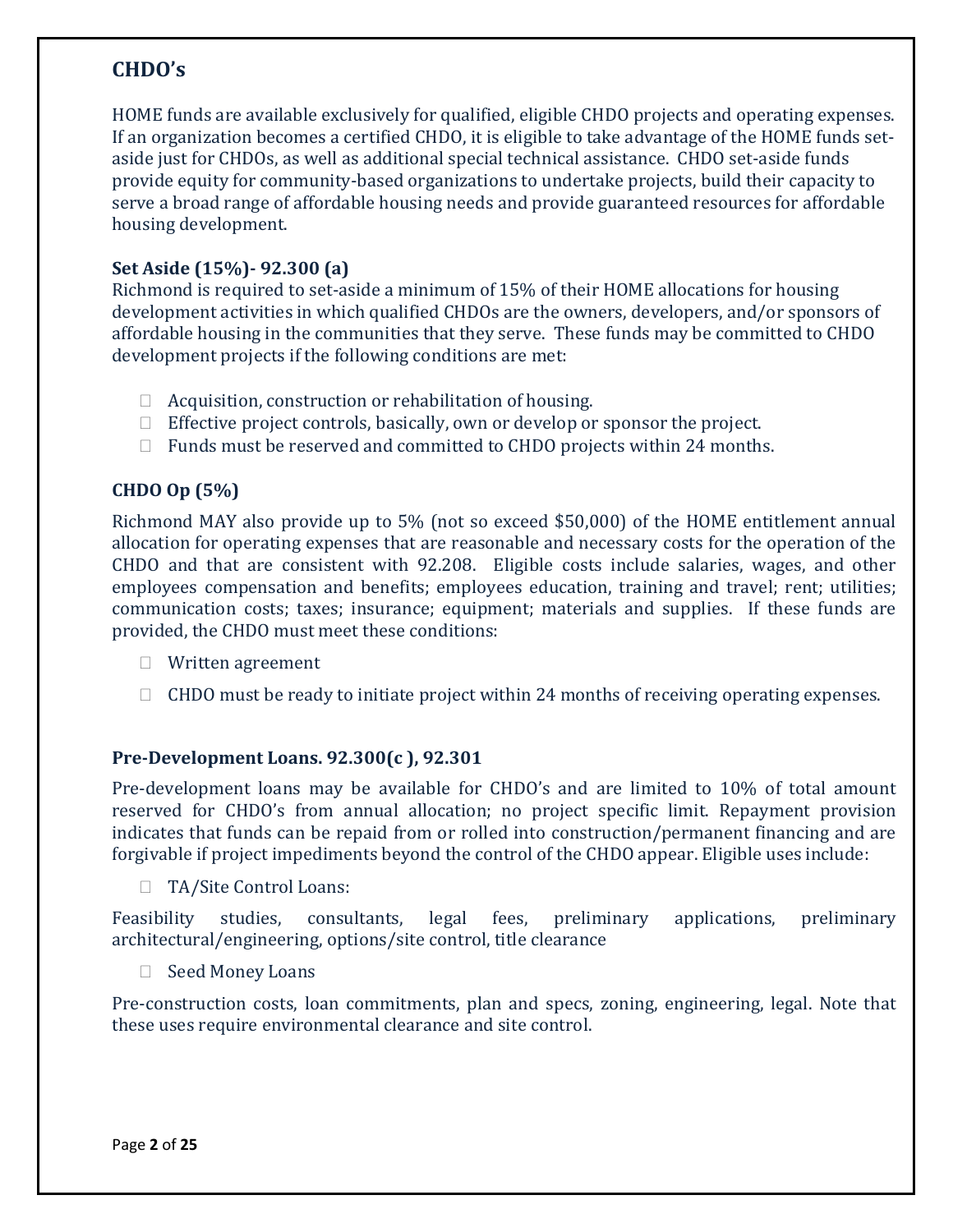### **WHO IS A CHDO?**

A private nonprofit that meets the following Legal Status, Organizational Structure and Capacity.

| <b>Legal Status</b>                                                                         | <b>Organizational Structure</b>                                                                                                                                                                                                                             | <b>Capacity</b>                                                                           |
|---------------------------------------------------------------------------------------------|-------------------------------------------------------------------------------------------------------------------------------------------------------------------------------------------------------------------------------------------------------------|-------------------------------------------------------------------------------------------|
| Organized under state and local<br>law                                                      | Board must have at least:<br>1/3 reps of low income community;<br>No more than 1/3 reps of public sector.                                                                                                                                                   | have<br>Must<br>one<br><sub>of</sub><br>vear<br>experience<br>serving<br>the<br>community |
| Have as its purpose to provide<br>decent and affordable housing<br>to low/mod income person | Low income representation can be met<br>in three ways:<br><b>Residents</b><br>$\alpha$ f<br>low<br>income<br>neighborhoods;<br>income<br>residents<br>the<br>Low<br>of<br>community;<br>Elected representatives of low income<br>neighborhood organizations | Demonstrate staff capacity to<br>carry out planned activities                             |
| Provide non individual benefit                                                              | process for low income<br>Formal<br>beneficiaries to provide input:<br>In writing and included in by laws                                                                                                                                                   | Have financial accountability                                                             |
| Have a clearly defined service<br>area                                                      | Low income public officials count<br>against the 1/3 public sector max                                                                                                                                                                                      |                                                                                           |
| Have an IRS nonprofit status                                                                |                                                                                                                                                                                                                                                             |                                                                                           |

### **CHDO ROLES**

CHDO ROLES: At least 15% of the HOME entitlement must be used for CHDO eligible activities in which the CHDO plays the role of owner, developer or sponsor.

| <b>DEVELOPER</b>                                                                                                                                                                              | <b>SPONSOR</b>                                                                                                                                                                                         | <b>OWNER</b>                                                                                                                    |
|-----------------------------------------------------------------------------------------------------------------------------------------------------------------------------------------------|--------------------------------------------------------------------------------------------------------------------------------------------------------------------------------------------------------|---------------------------------------------------------------------------------------------------------------------------------|
| CHDO owns property or has the<br>contractual obligation to a<br>property owner to develop a<br>project                                                                                        | Home Assisted rental housing-<br>CHDO develops a project that it<br>solely or partially owns and agrees<br>to convey ownership to a second<br>nonprofit organization at<br>predetermined time.         | CHDO is owner when it holds valid<br>legal title to or has a long term<br>leasehold interest in a property.                     |
| HOME assisted rental housing:<br>CHDO may maintain ownership<br>and manage the project over the<br>long-term, or it may transfer the<br>project to another entity for long-<br>term ownership | Home assisted homebuyer<br>project- CHDO owns a property<br>and then shifts responsibility for<br>the project to another nonprofit at<br>some specified time in the<br>development process. The second | While the CHDO may solely be the<br>owner with another entity acting<br>as developer, it can also be the<br>owner and developer |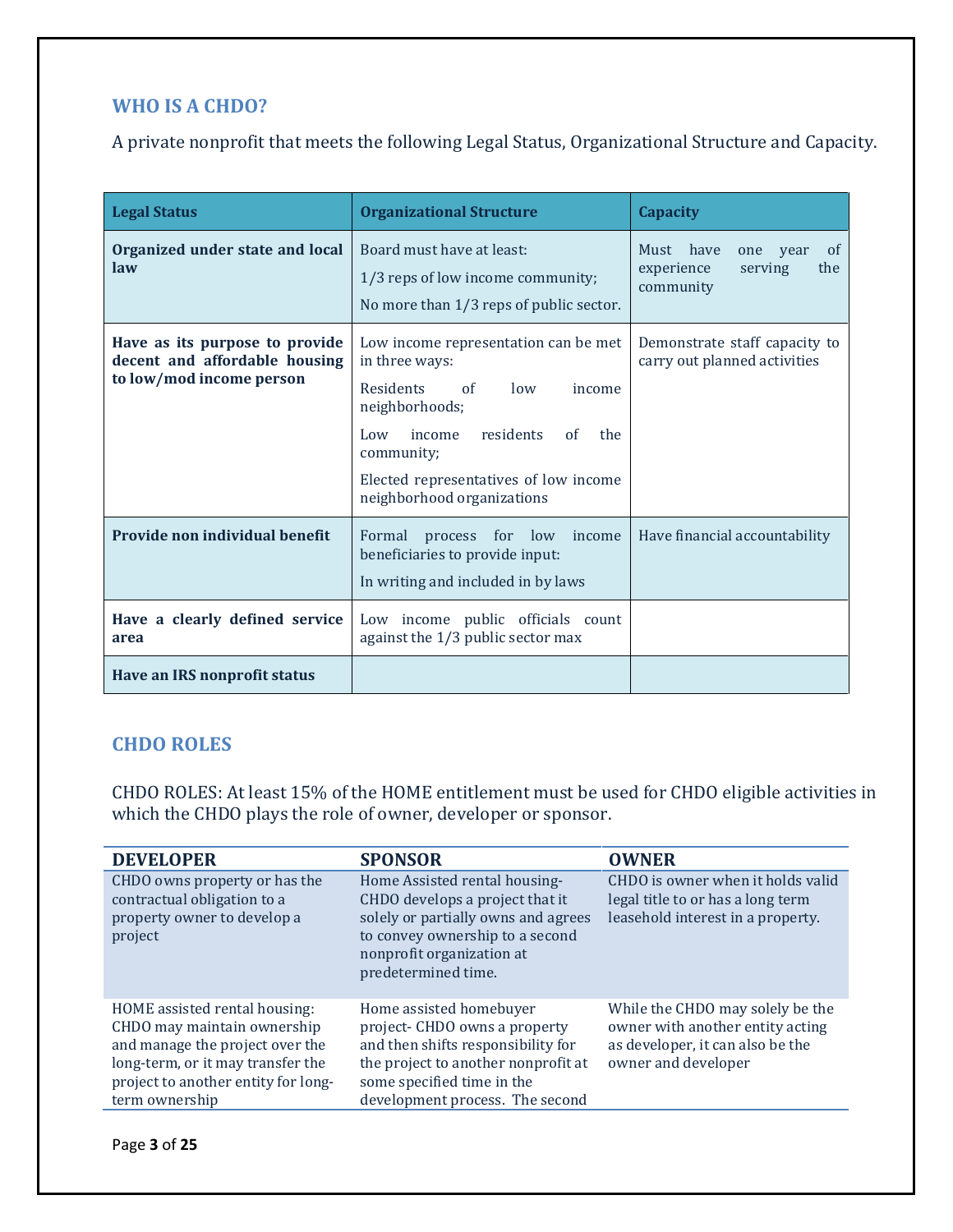|                                                                                                                                                                           | nonprofit in turn transfers title,<br>along with the HOME loan/grant<br>obligations and resale<br>requirements, to a HOME qualified<br>homebuyer within a specified<br>timeframe. |                                                                                                                                                                                            |
|---------------------------------------------------------------------------------------------------------------------------------------------------------------------------|-----------------------------------------------------------------------------------------------------------------------------------------------------------------------------------|--------------------------------------------------------------------------------------------------------------------------------------------------------------------------------------------|
| HOME assisted homebuyer: CDO<br>transfers title of the property and<br>the HOME obligations to an<br>eligible homebuyer                                                   | CHDO must own the project prior<br>to and or during the development<br>phase of the project.                                                                                      | CHDO may own property in<br>partnership with either a majority<br>or minority interest. However, the<br>CHDO must be managing general<br>partner with effective control or<br>the project. |
| If CHDO does not own the<br>property, it must be under a<br>contractual obligation with the<br>owner to obtain financing and<br>rehabilitate or construct the<br>project. |                                                                                                                                                                                   |                                                                                                                                                                                            |
| If CHDO develops the property for<br>an owner pursuant to a written<br>agreement with the City, the CHDO<br>is acting as sub recipient.                                   |                                                                                                                                                                                   |                                                                                                                                                                                            |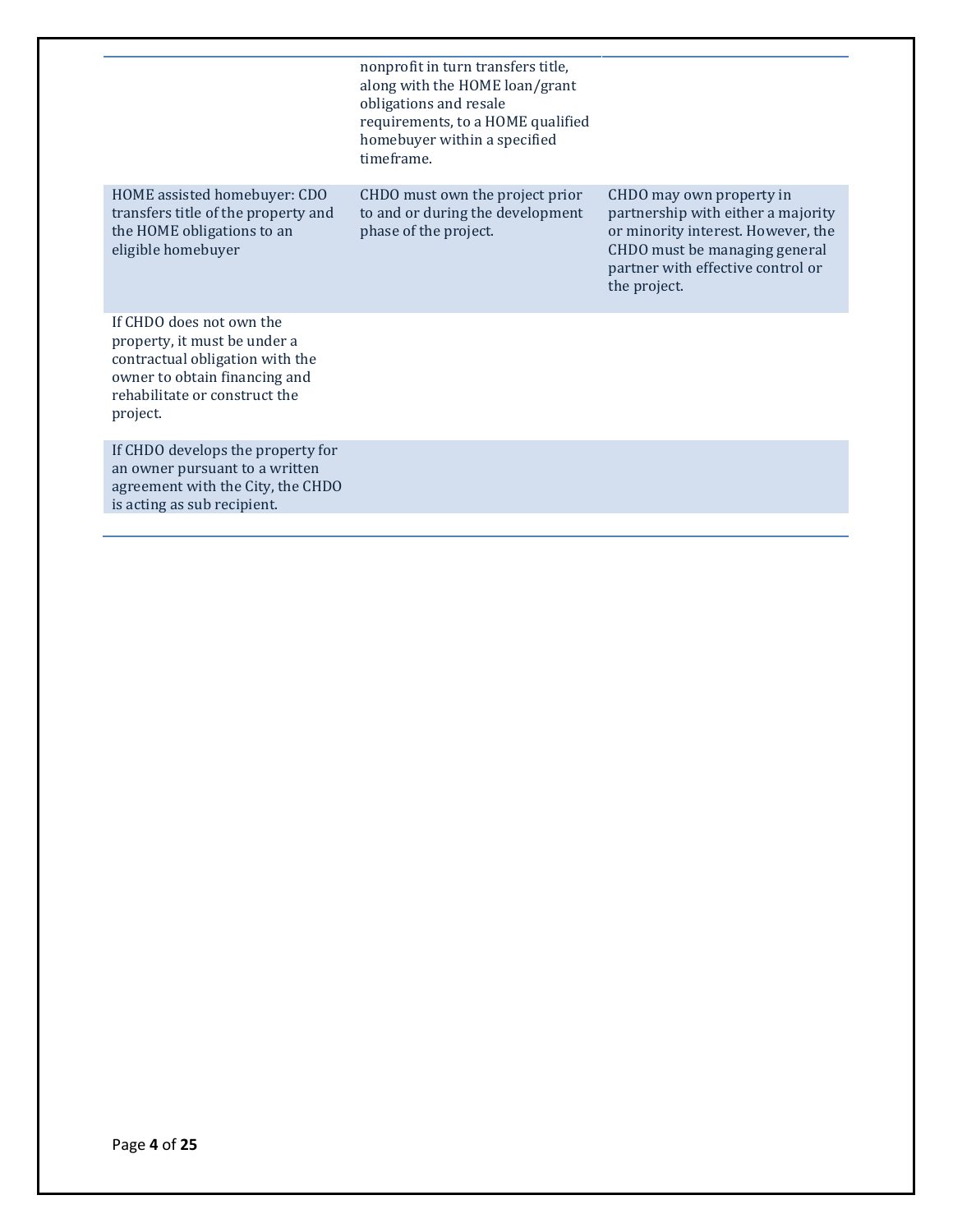### THE APPLICATION PROCESS

The City of Richmond is soliciting CHDO application from interested parties that will be effective December 15, 2013. The Certification will be renewable for a period of 12 months from July 1, 2014 through June 30, 2015. Interested parties must take the following steps.

- Register for Bids Online by going to [www.ci.richmond.ca.us/bids](http://www.ci.richmond.ca.us/bids)
- For Bids Online information go to <http://www.planetbids.com/UsersGuides/PlanetBids%20BidsOnline%20Users%20Guide.pdf>
- Register Under the Category of **99820**
- Download all of the required documents and information from the City's website <http://www.ci.richmond.ca.us/index.aspx?nid=98>
- Refer to the guidelines frequently while completing the application.
- Some of the responses require the same document to substantiate multiple conditions. You only need to submit each document once, but you must highlight all of the relevant parts.
- You must also make sure that the document is readable. Do not send illegible documents.
- You are obliged to submit all of the required documents, along with this application, even if you submitted them in previous years.
- Do not send information that is not requested.
- When your application complete and includes all the necessary attachments, please submit two (2) binders. One (1) binder should contain all the original documents and the second binder should contain all the copies of the original documents.
- The City may contact any or all CHDOs for clarification or to request additional information that may be used to inform the decision of the reviewers.
- Substantially incomplete applications will not be considered for certification. You will be notified in writing and be invited to resubmit materials in the next program year.
- If you are using an older version of WORD, you may not be able to check the check boxes. In that case, type in the word "YES" to the right of the checkbox. Consider updating your software.

Mail the two (2) binders (one (1) binder with the original documents and one (1) binder with copy of the original documents) to the following person and address:

Harnoor Chatha Housing and Community Development City of Richmond 440 Civic Center Plaza 2<sup>nd</sup> Floor Richmond CA 94804

**The application and the required TWO binders must be postmarked or received by December 2, 2013**

You will receive an email acknowledging the City's receipt of your application

Determination of CHDO status will be announced on or before December 15, 2013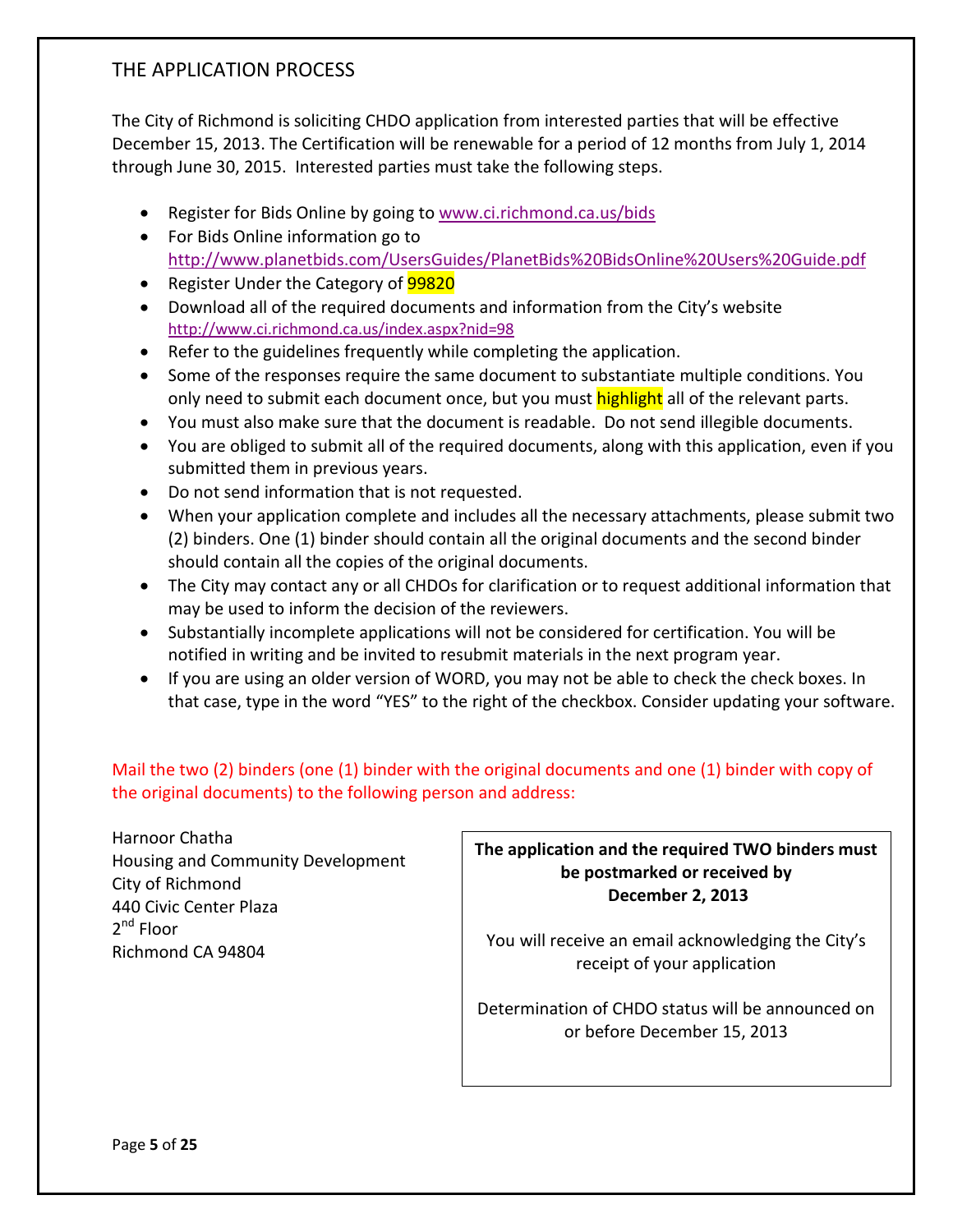### PART 1- APPLICATION

| Name of Organization            |  |
|---------------------------------|--|
| <b>Executive Director</b>       |  |
| <b>Executive Director email</b> |  |
| Address                         |  |
| City, State, Zip Code           |  |
| County                          |  |
| Phone                           |  |
| <b>Contact Person</b>           |  |
| Title:                          |  |
| Phone:                          |  |
| Contact Email                   |  |
| Name and Title of Person        |  |
| Completing this Application     |  |
| Is the person above an          |  |
| employee of the organization?   |  |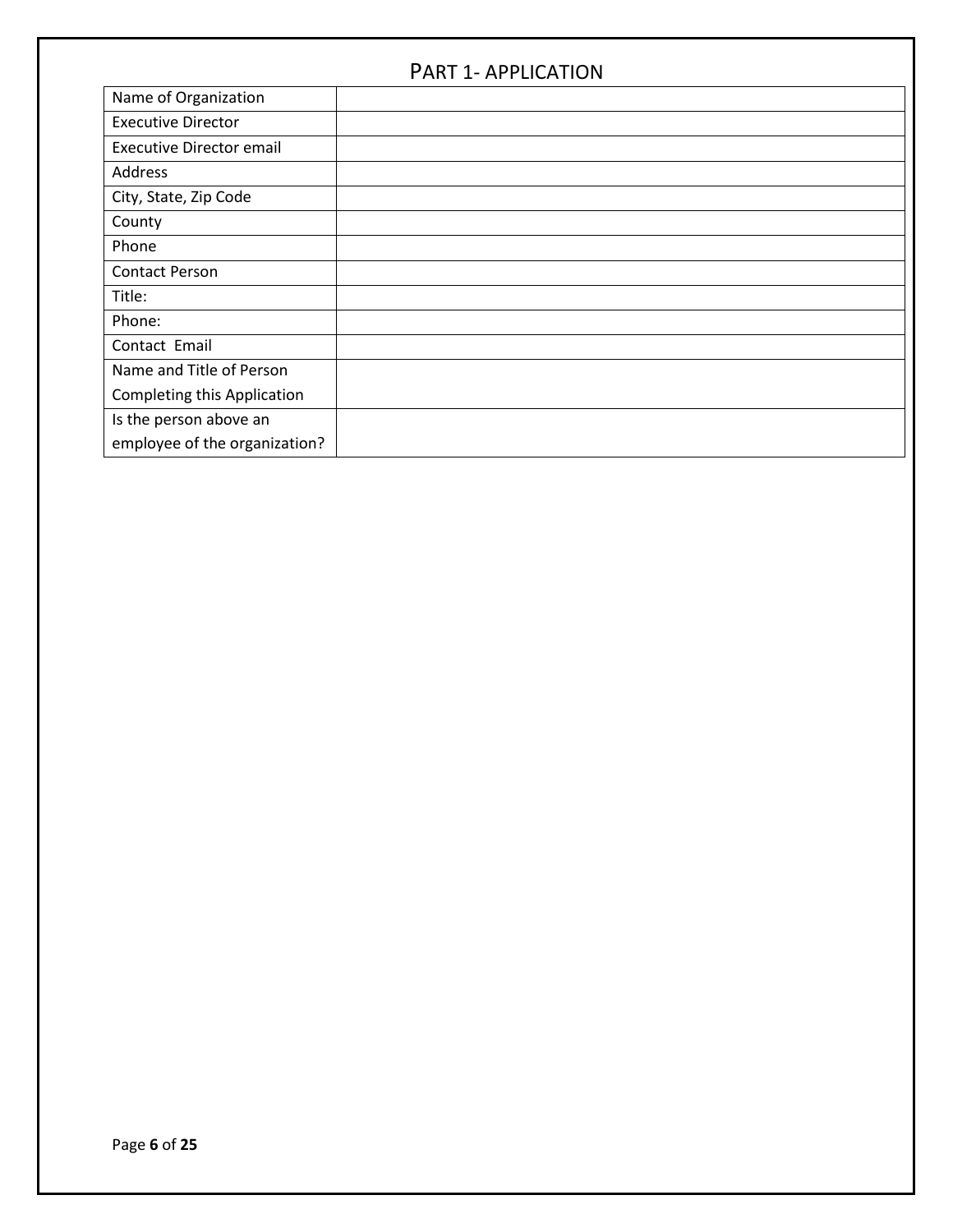#### FOR ALL APPLICANTS

Check all that apply:

☐Your organization has never been a certified CHDO by any jurisdiction (local or state)

☐Your organization is a state/locally-certified CHDO **prior to** July 1, 2013

 $\Box$  Your organization is currently a CHDO in another jurisdiction (specify)

SO WE CAN BETTER UNDERSTAND YOUR OPERATIONS, CHECK THOSE SERVICES BELOW PROVIDED DIRECTLY BY YOUR ORGANIZATION:

| $\Box$ Accessibility Retrofitting              | $\Box$ Single Family Rehabilitation              |
|------------------------------------------------|--------------------------------------------------|
| $\Box$ Construction Management Services        | $\Box$ Tool Bank                                 |
| $\Box$ Credit Counseling                       | $\Box$ Transportation & Delivery Services        |
| $\Box$ Down-payment Assistance                 | $\Box$ Weatherization Services                   |
| $\Box$ Employment Training                     |                                                  |
| $\Box$ Emergency / Transitional Housing        | <b>Supportive Housing Special Needs Provider</b> |
| <b>Services</b>                                | to:                                              |
| $\Box$ Financial Literacy Training             | $\Box$ Abused Spouses and Their Children         |
| $\square$ Food Pantry                          | $\Box$ Elderly                                   |
| $\Box$ Foreclosure Counseling                  | $\square$ Homeless                               |
| $\Box$ Grant Writing                           | $\Box$ Elderly                                   |
| $\Box$ Historical Rehabilitation               | $\Box$ Individuals with Developmental            |
| $\Box$ Homebuyer Education                     | <b>Disabilities</b>                              |
| $\Box$ Housing Construction Company Owner /    | $\Box$ Individuals with Mental Disabilities      |
| Subsidiary                                     | $\Box$ Individuals with Physical Disabilities    |
| $\Box$ HUD Certified Housing Counseling Agency | $\Box$ Migrant Farm Workers                      |
| $\Box$ Legal Services                          | $\Box$ Persons with Alcohol or Other Drug        |
| $\Box$ Real Estate Development                 | Addictions                                       |
| $\Box$ Rental Property Management              | $\Box$ Persons with HIV/AIDS                     |
| $\Box$ Rental Property Owner                   |                                                  |

Use the space below on this page to list additional services provided by your organization not listed above: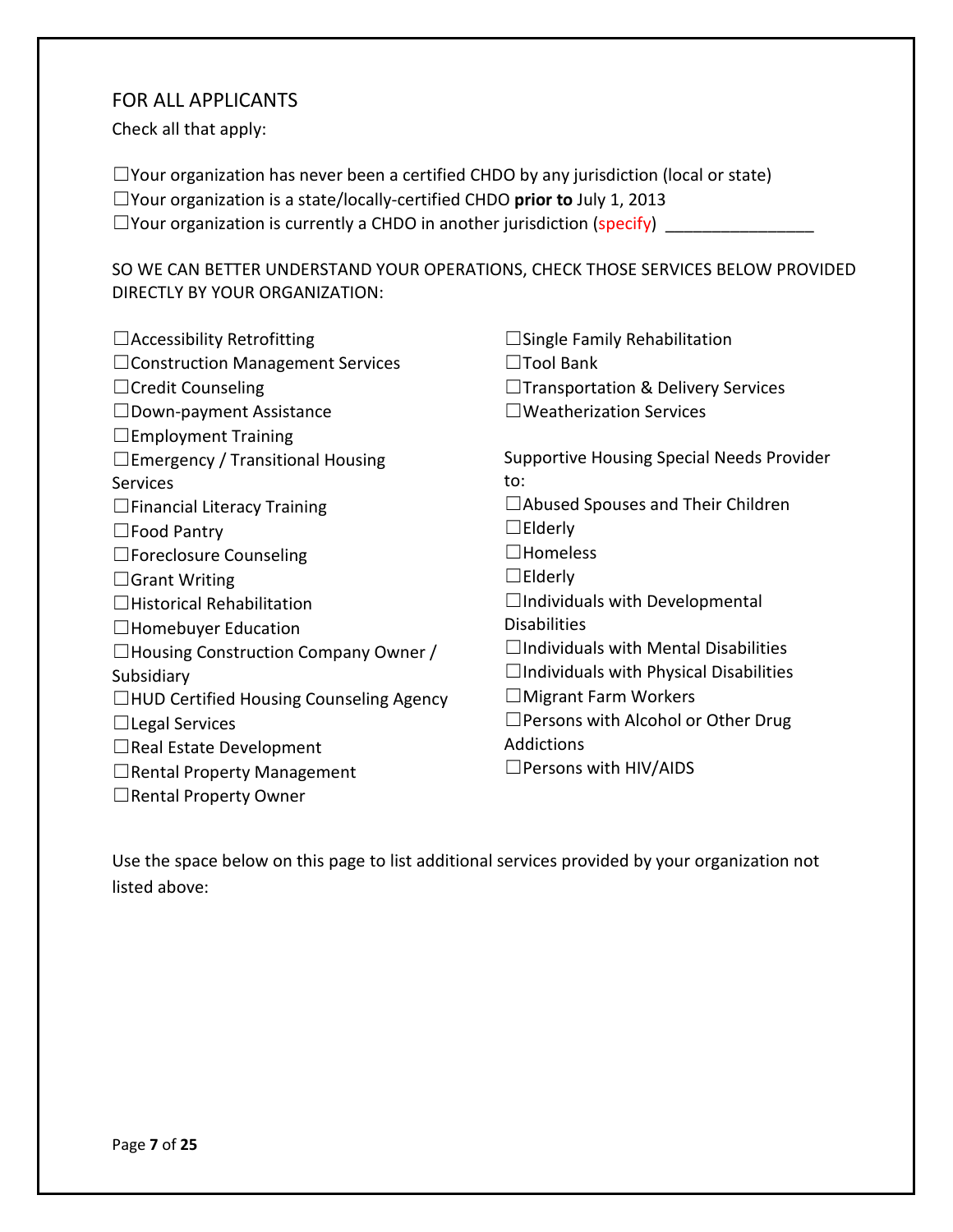#### PART 2

All of the following conditions must be met to qualify as a state certified CHDO.

Check the boxes that apply to the documentation you will be including with this certification application. Highlight the sections of the document that you are citing to fulfill these certification requirements.

Note the definition of Governing Documents:

"Governing Documents" refers to your organization's Articles of Incorporation, or Certificate of Amended Articles of Incorporation (if your current status is different than that which is reflected in your original Articles); By Laws; Code of Regulations, or Charter. These documents must all reflect the most current status of your organization, including its legal name and service areas, and any changes to these documents must have been approved by your Board and registered with the state of California, if that is required.

### LEGAL STATUS

- L1. Your organization is organized under State or local laws, as evidenced by that information contained and **highlighted** in your □Governing Documents
- L2. Your organization declares that no part of its net earnings benefit any member, founder, contributor, or individual, as evidenced by that statement contained and highlighted in your

□Governing Documents

- L3. Your organization has a tax exemption ruling from the Internal Revenue Service (IRS) under Section 501(c) of the Internal Revenue Code of 1986, as evidenced by a  $\square$ 501(c)(3) Certificate from the IRS
- L4. Your organization has among its purposes the provision of decent housing that is affordable to low and moderate-income people, as evidenced by that statement contained and **highlighted** in your □Governing Documents
- L5. Your organization has a clearly defined geographic service area as evidenced by it being contained and **highlighted** in your □Governing Documents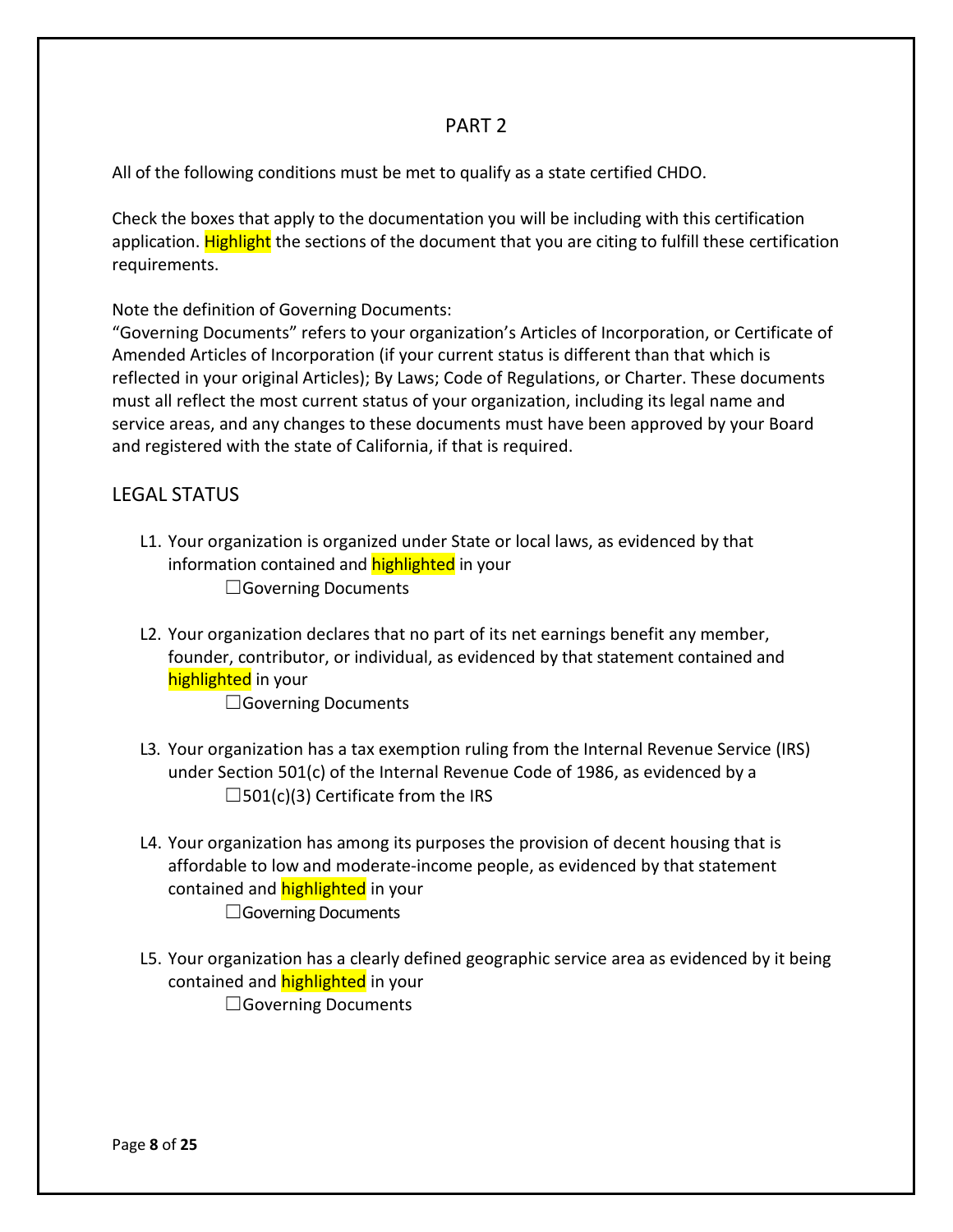### CAPACITY OF THE ORGANIZATION

C1. Your organization conforms to the financial accountability standards detailed in 24 CFR 84.21 "Standards for Financial Management Systems," as evidenced by a

> ☐Notarized statement by the president or chief financial officer of the organization

OR

☐Certification from a Certified Public Accountant

OR

 $\Box$ HUD approved audit summary

C2. Your organization has the financial capacity to maintain itself as a viable organization. This will be evidenced by

> ☐Submission of Findings from your 2012 Audited Financials\* and how you intend to address them

#### OR

☐Submission of No Findings from your 2012 Audited Financials\*.

#### OR

 $\Box$ A statement signed by your Chief Financial Officer stating that you are not required to conduct an audit for 2012.

#### AND

☐Your Board Adopted Budget for Calendar Year 2013 along with approved Meeting Minutes documenting the budget approval process.

#### AND

☐Your Board Approved First Quarter Actuals vs Budget for Calendar Year 2013 along with the Approved Meeting Minutes documenting the approval process and explaining any variances from the budget.

#### AND

 $\Box$ A copy of your most recent IRS Form 990, with all schedules and attachments

\*If the 2012 Audit is not completed as of this application, submit the information requested from your 2011 Audit. You will need to submit the 2012 Audit upon its completion.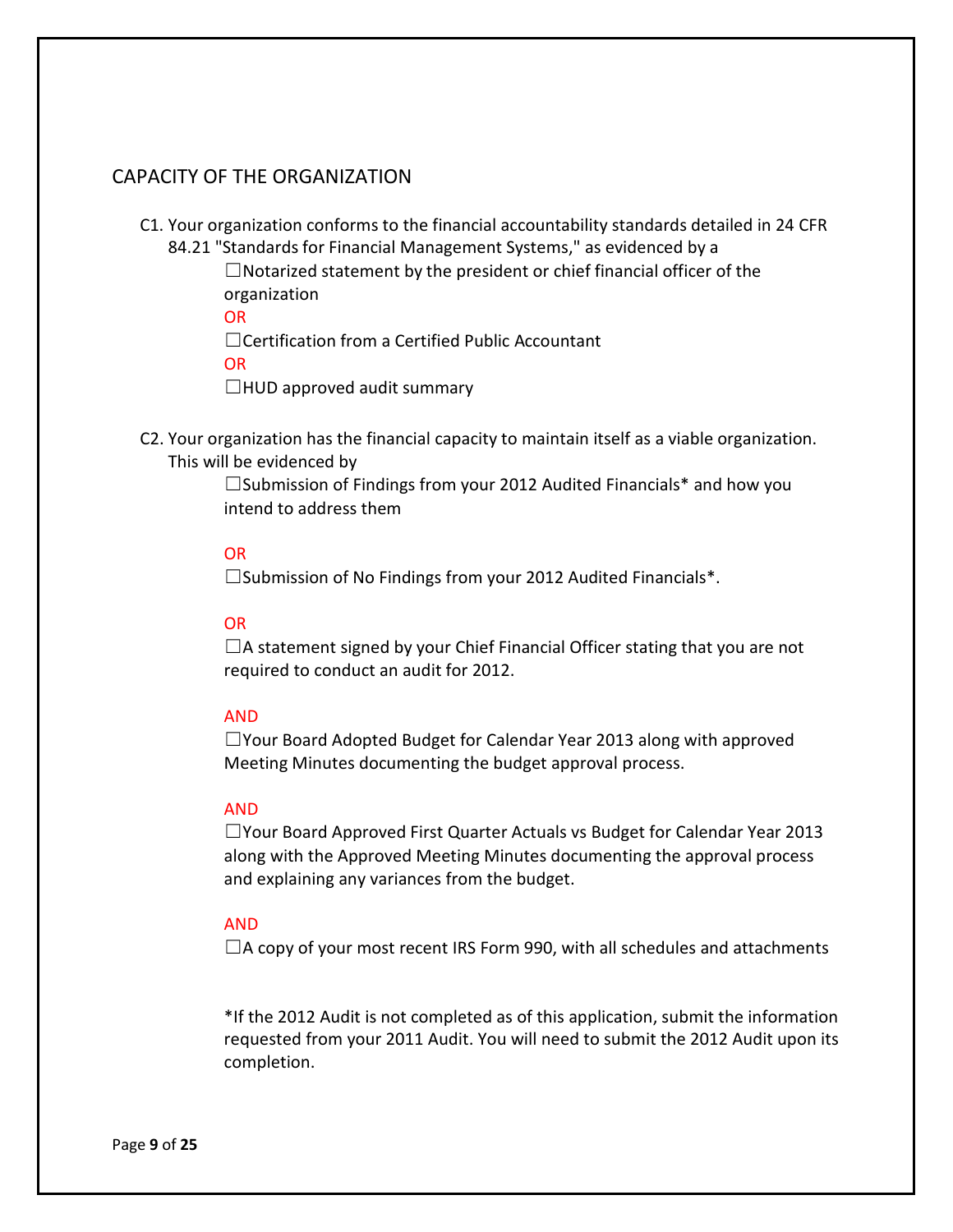- C3. Your organization must convey to the City that your staff members have the capacity to carry out affordable housing development, including development assisted with HOME funds or funds that are HOME-eligible. You must present evidence indicating that PAID staff members, individually, or in combination with other PAID staff members, can demonstrate *all* of the qualifications below:
	- 1. Knowledge of and experience with real estate development functions including acquisition, finance, appraisal, market analysis, negotiation, public and private financing, planning and zoning regulations and environmental review requirements.
	- 2. Ability to understand and explain financial transactions associated with LIHTC development and other affordable multi-family rental and homeownership development.
	- 3. Knowledge of the HOME regulations.
	- 4. Familiarity with all of the other affordable rental and homeownership programs administered by the City.
	- 5. Ability to establish and maintain effective working relationships with area residents, property owners, business partners and the general public.

*These qualifications can be acquired through a combination of education, training and experience. Resumes are useful, and will be evaluated as a supplement to more detailed information such as, but not limited to, a narrative\* describing the experience; detailed letters of recommendation from previous employers or colleagues; and information reported in the:*

> [HOUSING DEVELOPMENT EXPERIENCE](#page-18-0) section (below) AND [HOUSING DEVELOPMENT HISTORY](#page-16-0) section (below) AND **STAFF SURVEY** section (below)

*\*HINT – the narrative should be a document set up with all 5 points above as headings. Under each heading explain in detail how each individual involved in housing development, by name and title, has demonstrated the necessary qualifications.*

C4. Your organization has a history of serving the service area(s) where HOME assisted or HOME eligible housing will be located, as evidenced by a statement that documents at least one year of experience in serving each of the service areas claimed in your governing documents. For newly created organizations formed by local churches, service or community organizations, a statement is required that documents that the parent organization has at least one year of experience in serving your service areas. To fulfill this requirement, complete

[SERVING YOUR SERVICE AREA](#page-14-0) section (below)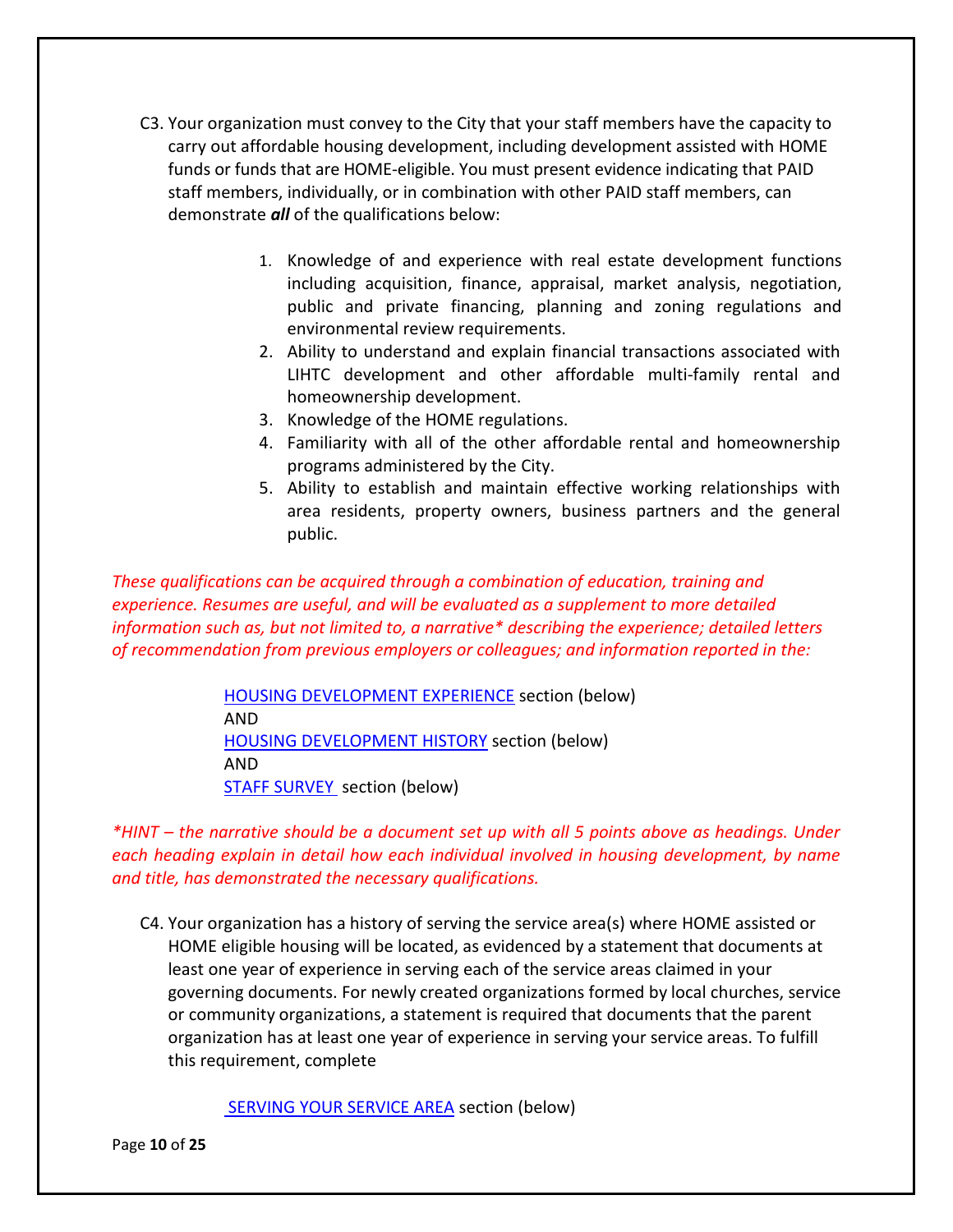C5. Your organization has a board-adopted strategic development plan that specifically addresses housing development in any or all of your service areas. The City will be evaluating that plan for goals that are **specific, attainable, measurable, realistic and timely**. Please do not confuse this with a business plan. Submit a scanned copy of the

 $\square$ Planning document, with the housing development section(s) highlighted

#### ORGANIZATIONAL STRUCTURE

O1.Your organization maintains *at least* one-third of its governing board's membership for residents of low income neighborhoods, other low-income community residents, or elected representatives of low-income neighborhood organizations, as evidenced by such a statement and **highlighted** in your

□Governing Documents

#### AND

□Completion of the [BOARD MEMBER COMPOSITION](#page-19-1) section (below)

#### AND

 $\Box$ A signed and dated self-certification form completed by each board member, which you will also keep on file in your office.

O2.Your organization limits public officials to *at most* one-third of its governing board's membership. This includes elected officials, appointed public officials, public employees, and board members appointed by a public official, as evidenced by such a statement and **highlighted** in your

□Governing Documents

**The City recommends that O1 and O2 can be addressed by adopting the following language into your governing documents:**

*The Board of Trustees maintains at least one-third of its membership for residents of lowincome neighborhoods, other low income community residents, or elected residents of low income neighborhood organizations.*

*No state or local government may appoint more than one-third of the membership of the Board of Trustees. Should some member of the board be appointed by the state or local government, such members may not, in turn, appoint any part of the remaining two-thirds of the members of the Board. No more than one-third of the board of Trustees may be public officials.*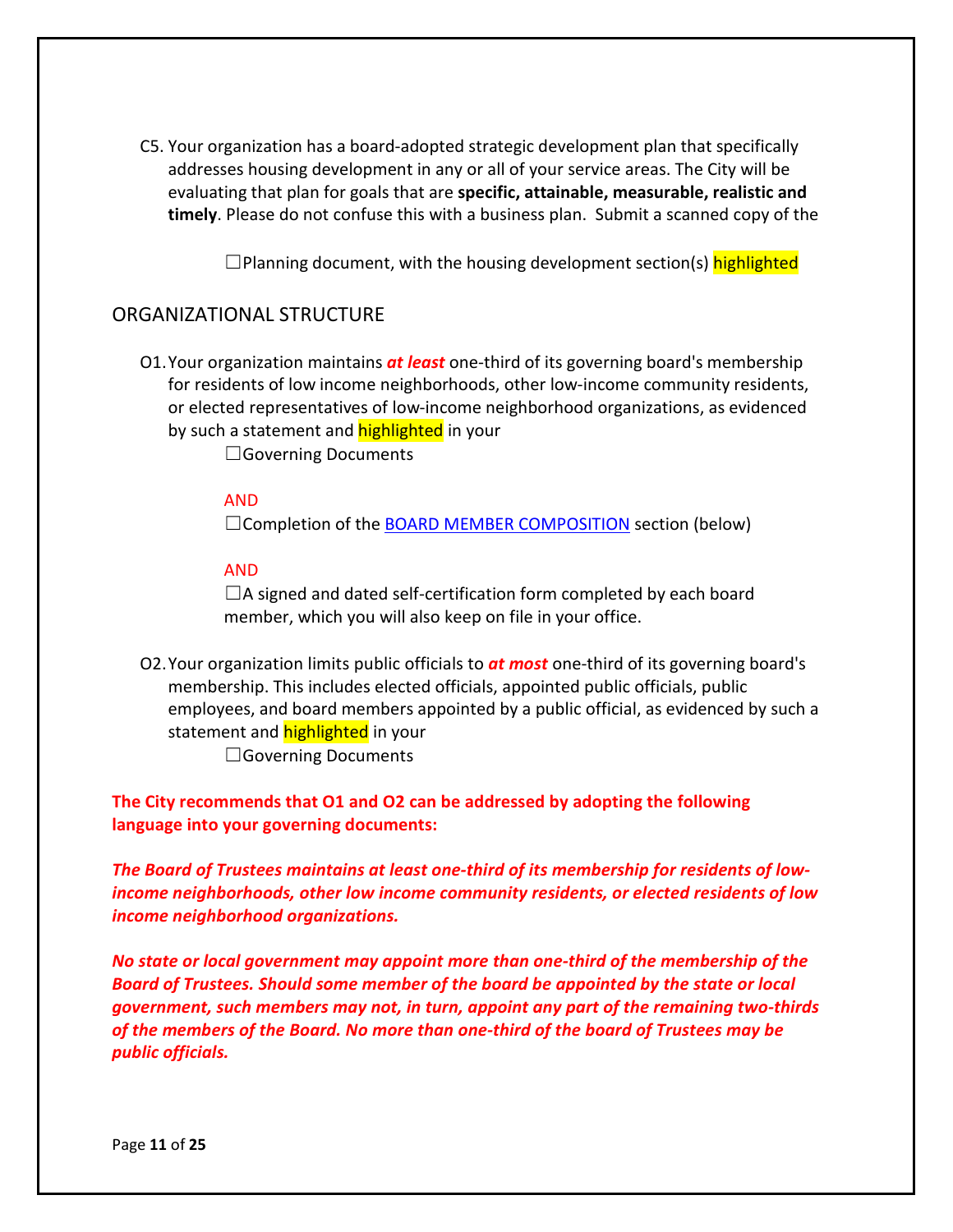O3.Your organization provides a formal process for low-income program beneficiaries to advise the organization in all of its decisions regarding the design, siting, development, and management of all HOME-assisted or HOMEeligible affordable housing developments. *This plan must fully demonstrate that low-income residents actively participate in the above activities. A plan that does not demonstrate this will be cause for rejecting your certification as a CHDO and assigning your organization to provisional status while you are designing an effective plan.\* Your plan must include effective outreach to all of the community. This formal process is not satisfied merely by having the required low-income person representation on your board.* This formal process is spelled out and **highlighted** in your

> $\Box$  Tenant Participation Plan or  $\Box$  Official Board action

*\*If you are denied CHDO status due to an ineffective or inadequate plan, the City will document the deficiencies and grant you provisional status while you develop and adopt more effective strategies to insure community participation. While you are in provisional status, you will not be eligible for HOME set aside funding as a partner in a LIHTC development, nor will you be eligible to apply for any state operating grants. You may not represent yourself as a CHDO while in provisional status. This is designed to give you some extra time to effectively bring a community voice into your housing developments, which is a federal requirement of the CHDO program.*

#### RELATIONSHIP WITH FOR-PROFIT ENTITIES

R1. Your organization may be sponsored or created by a for-profit entity. The for-profit entity may not appoint more than one-third of the membership of the CHDO's governing body and the board members appointed by the for-profit entity may not, in turn, appoint the remaining two-thirds of the board members, as evidenced by your □Governing Documents

OR

 $\Box$ Not Applicable – not sponsored by a for-profit entity

R2. Your organization, if sponsored or created by a for-profit entity, is not controlled, nor receives directions from individuals or entities seeking profit from the organization, as evidenced by your

□Governing Documents

OR

 $\Box$ Memorandum of Understanding between your organization and the forprofit entity

OR

 $\Box$ Not Applicable – not sponsored by a for-profit entity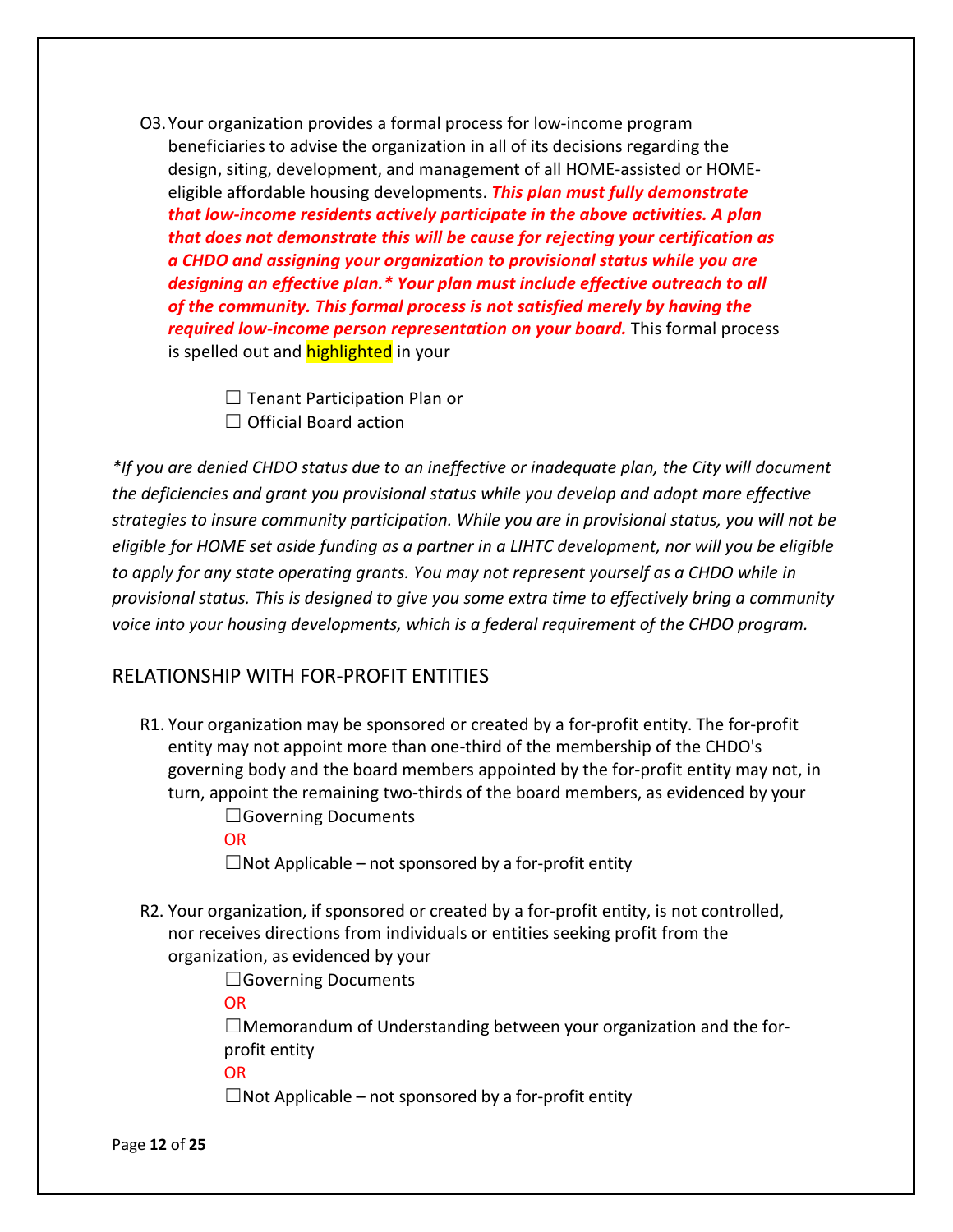- R3. Your organization may be sponsored or created by a for-profit entity, however the forprofit entity's primary purpose cannot include the development or management of housing, as evidenced by the for-profit organization's
	- □Governing Documents
	- OR
	- $\Box$ Not Applicable not sponsored by a for-profit entity
- R4. Your organization may be sponsored or created by a for-profit entity, however, you are free to contract for goods and services from vendor(s) of your own choosing, as evidenced by your organization's
	- ☐Governing Documents
	- **OR**

 $\Box$ Not Applicable – not sponsored by a for-profit entity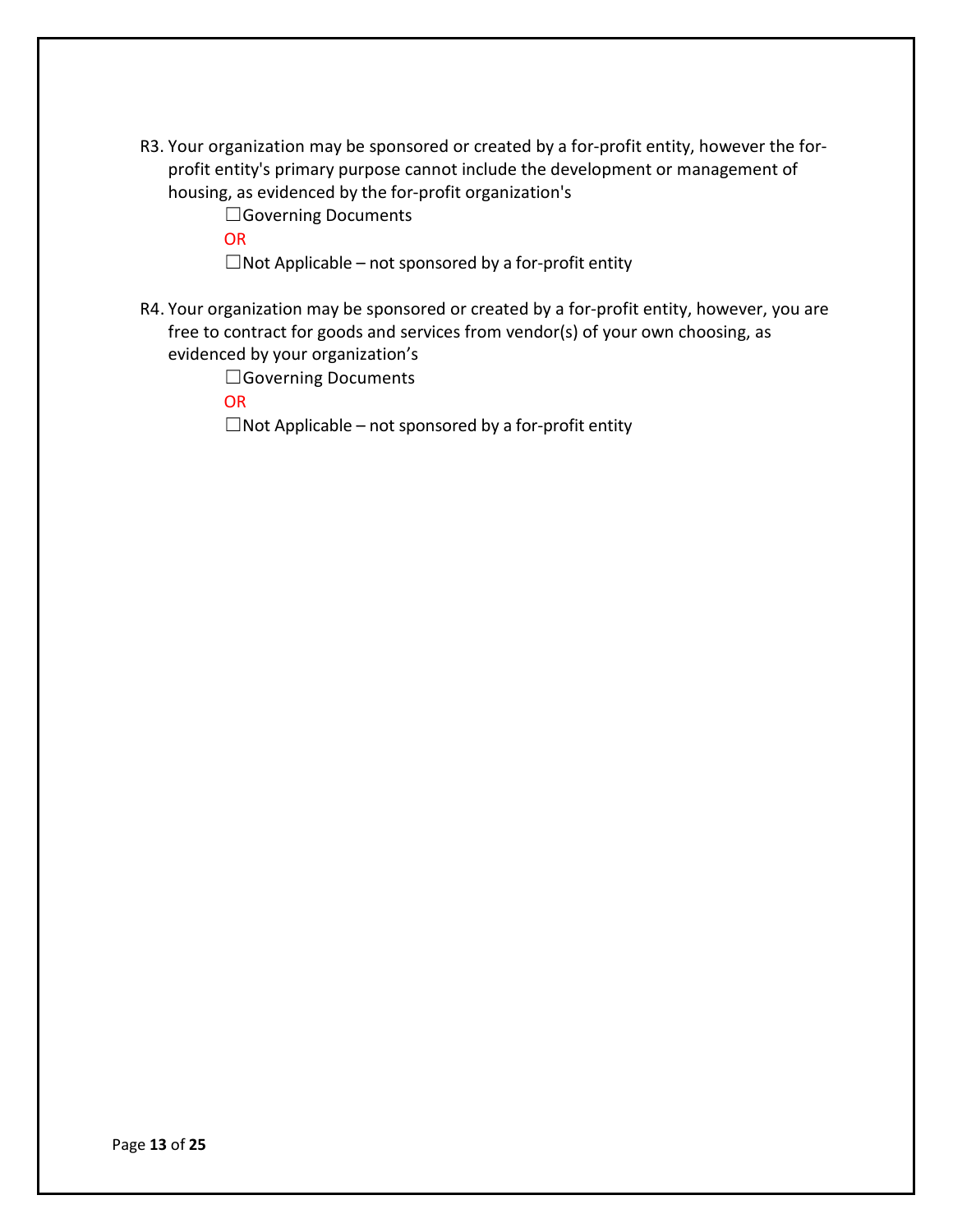#### PART 3

The application continues below with six sections:

SERVING YOUR SERVICE AREA

INVOLVING THE COMMUNITY

HOUSING DEVELOPMENT HISTORY

HOUSING DEVELOPMENT EXPERIENCE

STAFF SURVEY

BOARD MEMBER COMPOSITION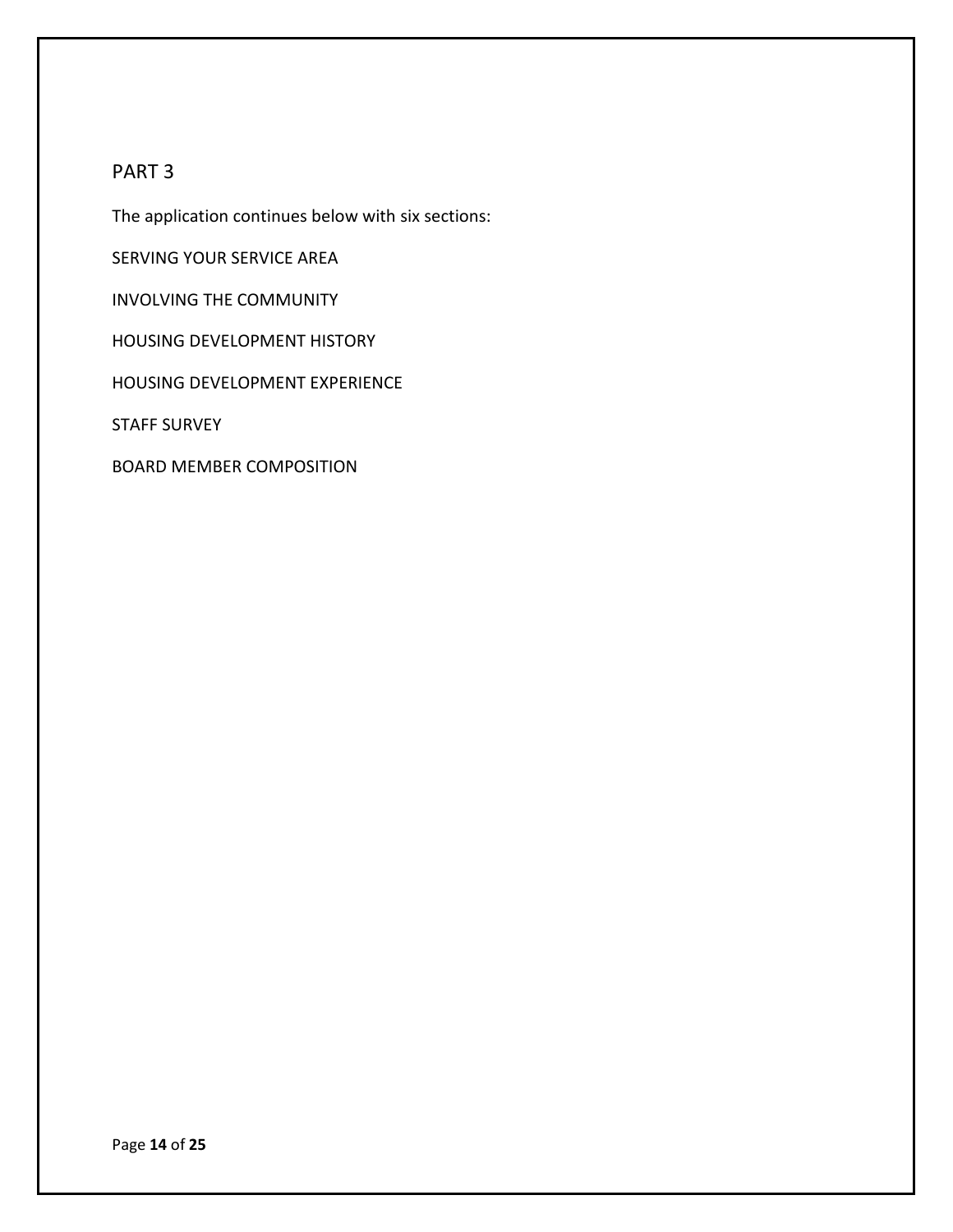### Section 1 - SERVING YOUR SERVICE AREA

List all of your service areas that are specifically referenced in your governing documents:

*DEFINITION OF SERVICE AREA: For urban areas, a Service Area can be one or several neighborhoods, a city, a county, or a metropolitan area. For rural areas, it is defined as one or several neighborhoods, a town, a village, a county, or a multi-county area (but not the whole state.)*

<span id="page-14-0"></span>

| SERVICE AREA NAME | THIS SERVICE AREA IS A (choose one)<br>NEIGHBORHOOD - DISTRICT-CITY | SPECIFIC TARGET POPULATION | Delineate Northern, Southern, Eastern and Western boundaries of all areas you have<br>characterized as a neighborhood or district. |
|-------------------|---------------------------------------------------------------------|----------------------------|------------------------------------------------------------------------------------------------------------------------------------|
|                   |                                                                     |                            |                                                                                                                                    |
|                   |                                                                     |                            |                                                                                                                                    |
|                   |                                                                     |                            |                                                                                                                                    |
|                   |                                                                     |                            |                                                                                                                                    |
|                   |                                                                     |                            |                                                                                                                                    |
|                   |                                                                     |                            |                                                                                                                                    |
|                   |                                                                     |                            |                                                                                                                                    |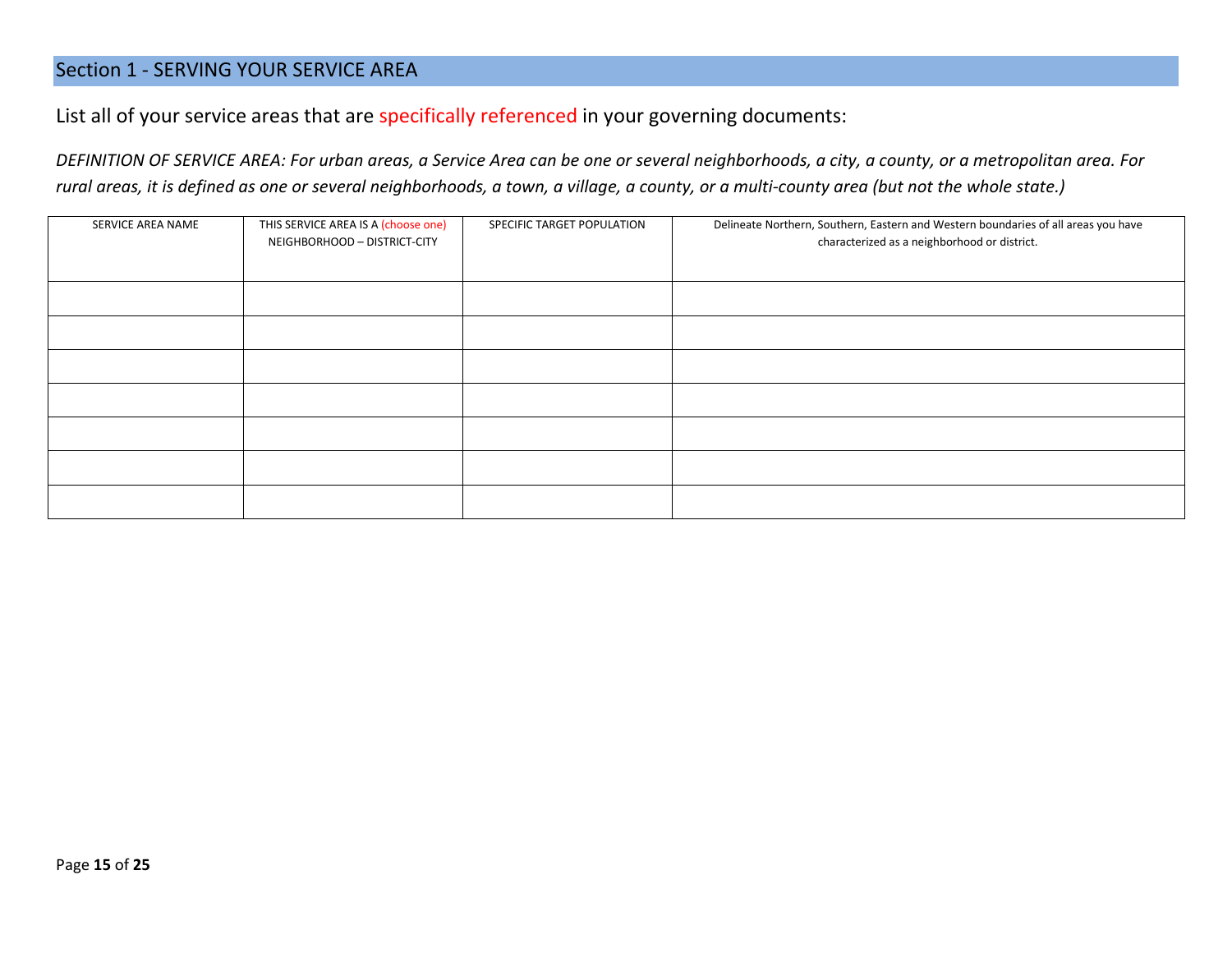- This table below is used in order to claim those service areas for CHDO certification. Your organization must be able to show at least one year of serving the housing/service/cultural needs of the people who live in the communities you serve. The organization must describe its history of serving the community by describing the activities which it provided, such as developing, managing, or sponsoring new housing, rehabilitating existing stock, or delivering non-housing services that have had lasting benefits for the community, such as – but not limited to- counseling, food relief, or childcare facilities.
- Make sure to include relevant details, including dates, but be concise.
- This information should demonstrate to the City's reviewer that your organization (1) Served this area for at least a year; (2) Developed, sponsored or managed housing in the service area, or plans to do so in the next 3 years (as referenced in your strategic development plan) and (3) is an integral and on-going part of the community.

| <b>Service Area</b> | List activities your organization conducted in that Service Area for at least a year, and list housing development you plan to undertake in the next 3 years. Be clear about distinguishing<br>between your current activities and your planned activities |
|---------------------|------------------------------------------------------------------------------------------------------------------------------------------------------------------------------------------------------------------------------------------------------------|
|                     |                                                                                                                                                                                                                                                            |
|                     |                                                                                                                                                                                                                                                            |
|                     |                                                                                                                                                                                                                                                            |
|                     |                                                                                                                                                                                                                                                            |
|                     |                                                                                                                                                                                                                                                            |
|                     |                                                                                                                                                                                                                                                            |
|                     |                                                                                                                                                                                                                                                            |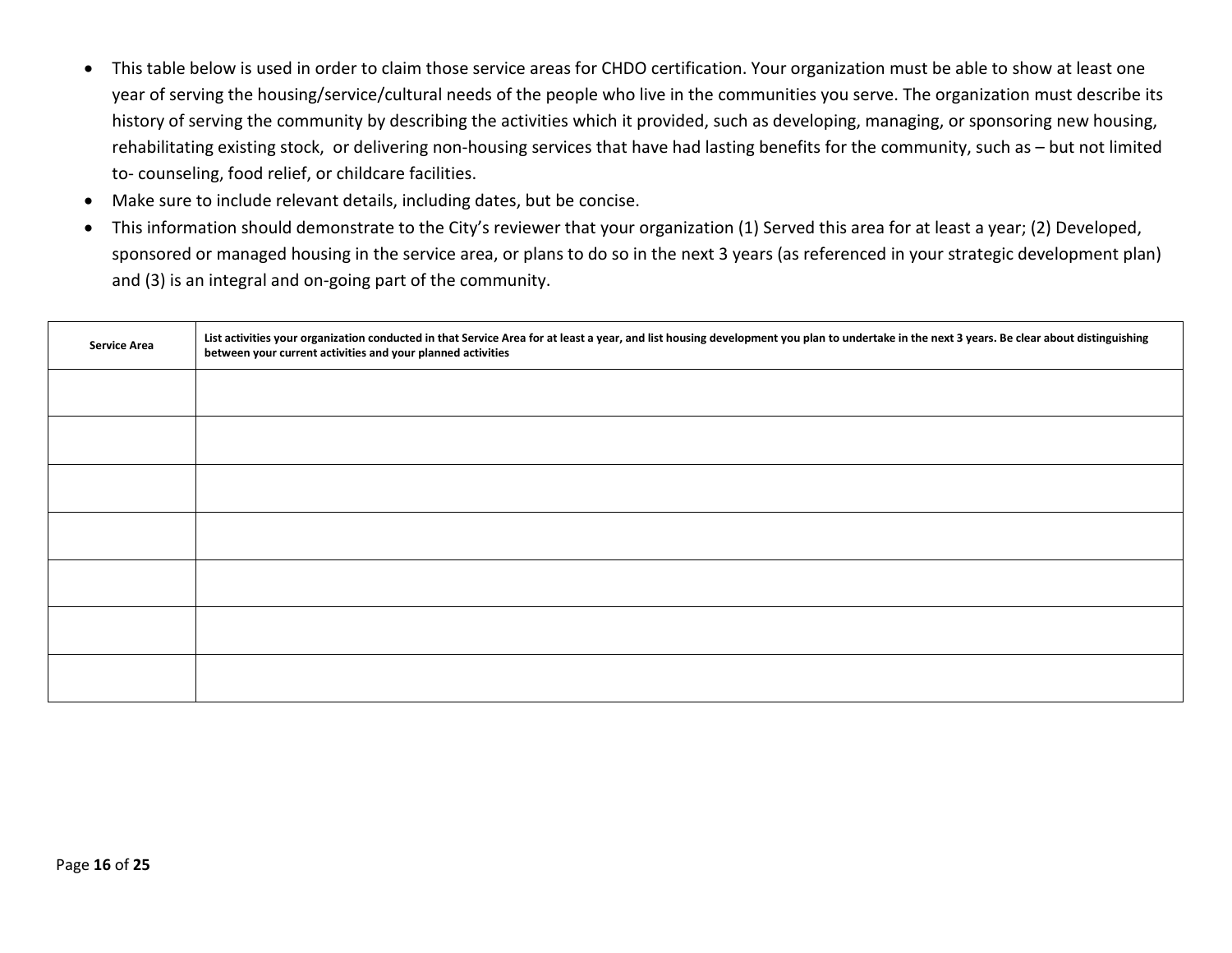### Section 2 - INVOLVING THE COMMUNITY

• Use this table below to reflect the *actual outcomes for the time period July 1, 2012 through today* of your formal process for low-income program beneficiaries to advise the organization in all of its decisions regarding the design, siting, development, and management of all HOME-assisted or HOME eligible affordable housing developments.

<span id="page-16-0"></span>

| IN THE LAST YEAR,                                                                                                                                                                                                                                                                                         |  |
|-----------------------------------------------------------------------------------------------------------------------------------------------------------------------------------------------------------------------------------------------------------------------------------------------------------|--|
| In what ways was low-<br>income resident input<br>sought and implemented<br>and what were the<br>results?                                                                                                                                                                                                 |  |
| How have the low-income<br>residents and program<br>beneficiaries in your<br>service area been involved<br>with the organization to<br>advise on policies and<br>procedures, program<br>design, site location(s),<br>and the development and<br>management of affordable<br>housing in your<br>community? |  |
| Are there any unique<br>approaches you have<br>taken to obtain feedback<br>from low/moderate-<br>income residents?                                                                                                                                                                                        |  |
| What options will be<br>pursued to overcome any<br>barriers to obtaining<br>low/moderate-income<br>resident input?                                                                                                                                                                                        |  |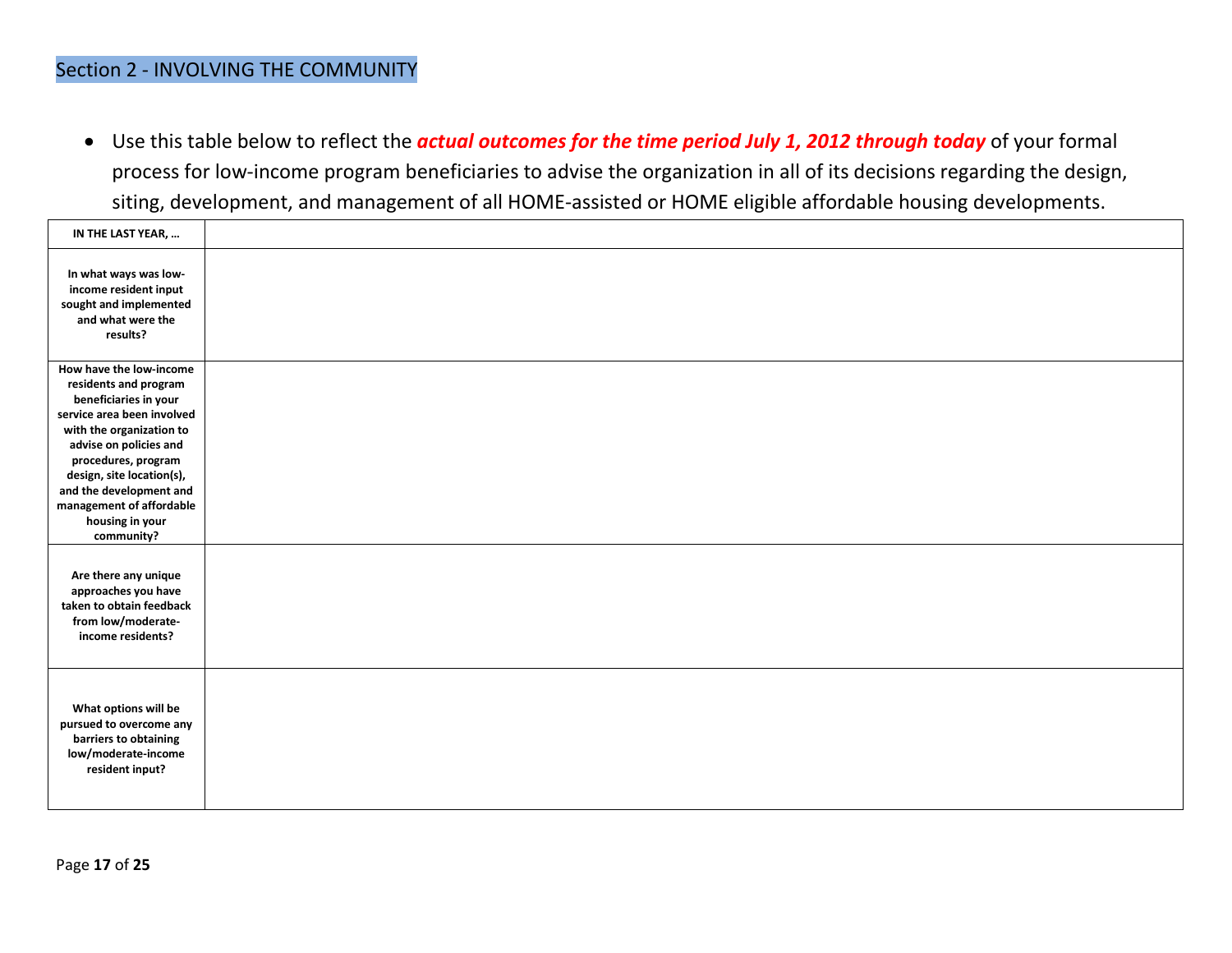### Section 3 - HOUSING DEVELOPMENT HISTORY

Complete this table by detailing all of the affordable housing developments undertaken by your organization since 2003. Do not leave any column items blank.

| <b>Development Name</b> | City | County | % Complete | Year<br>Completed | Your<br>Organization's<br>Role (Choose at<br>least one)<br>Developer<br>Sponsor, or<br><b>Manager after</b><br>development) | <b>Population Served</b><br>(Choose at least<br>One)<br>Senior, Families,<br>Spec. Needs-MH<br>Spec. Needs - DD<br>Spec. Needs -<br><b>Mobility Impaired</b> | # of<br><b>Units</b> | <b>New</b><br><b>Construction or</b><br>Rehab?<br>(Choose One) | Type of<br>Construction<br>(Choose One)<br><b>Single Family</b><br>Owner<br><b>Single Family</b><br>Rental<br><b>Multi Family</b><br>Rental | Were HOME or<br><b>Cal Home Funds</b><br>funds used in this<br>development?<br>(Yes, No) |
|-------------------------|------|--------|------------|-------------------|-----------------------------------------------------------------------------------------------------------------------------|--------------------------------------------------------------------------------------------------------------------------------------------------------------|----------------------|----------------------------------------------------------------|---------------------------------------------------------------------------------------------------------------------------------------------|------------------------------------------------------------------------------------------|
|                         |      |        |            |                   |                                                                                                                             |                                                                                                                                                              |                      |                                                                |                                                                                                                                             |                                                                                          |
|                         |      |        |            |                   |                                                                                                                             |                                                                                                                                                              |                      |                                                                |                                                                                                                                             |                                                                                          |
|                         |      |        |            |                   |                                                                                                                             |                                                                                                                                                              |                      |                                                                |                                                                                                                                             |                                                                                          |
|                         |      |        |            |                   |                                                                                                                             |                                                                                                                                                              |                      |                                                                |                                                                                                                                             |                                                                                          |
|                         |      |        |            |                   |                                                                                                                             |                                                                                                                                                              |                      |                                                                |                                                                                                                                             |                                                                                          |
|                         |      |        |            |                   |                                                                                                                             |                                                                                                                                                              |                      |                                                                |                                                                                                                                             |                                                                                          |
|                         |      |        |            |                   |                                                                                                                             |                                                                                                                                                              |                      |                                                                |                                                                                                                                             |                                                                                          |
|                         |      |        |            |                   |                                                                                                                             |                                                                                                                                                              |                      |                                                                |                                                                                                                                             |                                                                                          |
|                         |      |        |            |                   |                                                                                                                             |                                                                                                                                                              |                      |                                                                |                                                                                                                                             |                                                                                          |
|                         |      |        |            |                   |                                                                                                                             |                                                                                                                                                              |                      |                                                                |                                                                                                                                             |                                                                                          |
|                         |      |        |            |                   |                                                                                                                             |                                                                                                                                                              |                      |                                                                |                                                                                                                                             |                                                                                          |
|                         |      |        |            |                   |                                                                                                                             |                                                                                                                                                              |                      |                                                                |                                                                                                                                             |                                                                                          |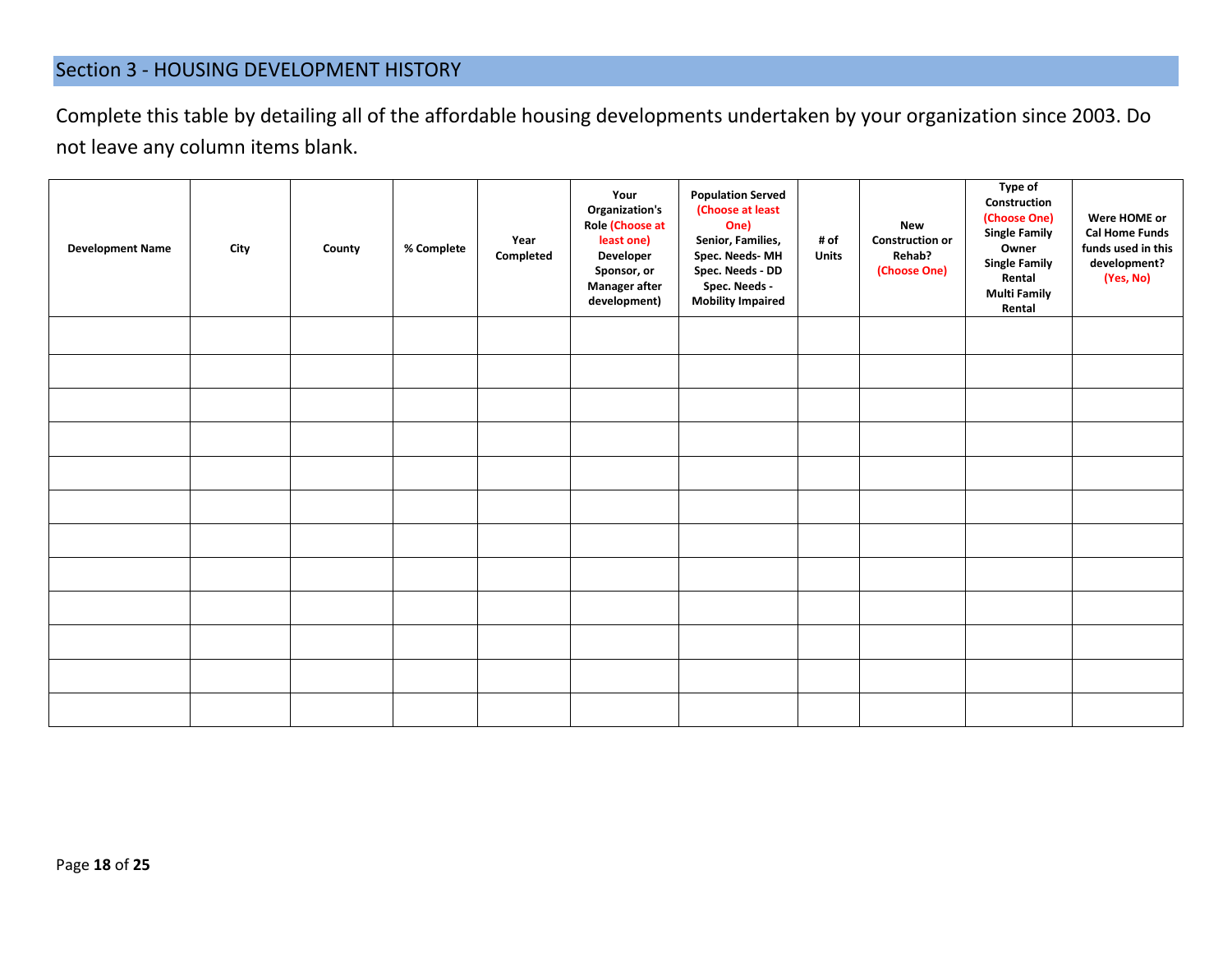### Section 4 - HOUSING DEVELOPMENT EXPERIENCE

Who within your organization (name and title) performs the following tasks? You may type in more than one name for each task. Do not leave any spaces blank. If the particular task is not applicable to your operation, mark it N/A.

<span id="page-18-0"></span>

| Project Management                                  |  |
|-----------------------------------------------------|--|
| Planning, zoning, building<br>inspection            |  |
| Site Selection                                      |  |
| Acquisition                                         |  |
| <b>Development Team Selection</b>                   |  |
| Negotiation of Partnership<br>Agreement             |  |
| Design                                              |  |
| Work Write-up for Rehab                             |  |
| <b>Feasibility Analysis</b>                         |  |
| <b>Financing Arrangements</b>                       |  |
| <b>Contractor Selection</b>                         |  |
| <b>Construction Management</b>                      |  |
| <b>Construction Close-out</b>                       |  |
| Marketing and Sales                                 |  |
| Lease-up of Rental Units                            |  |
| <b>Ongoing Project Compliance</b>                   |  |
| HOME program requirements,                          |  |
| construction close out and long<br>term obligations |  |
| CEQU and NEPA                                       |  |
| Community outreach and                              |  |
| participation                                       |  |
| Davis Bacon Act and Section 3                       |  |
| compliance                                          |  |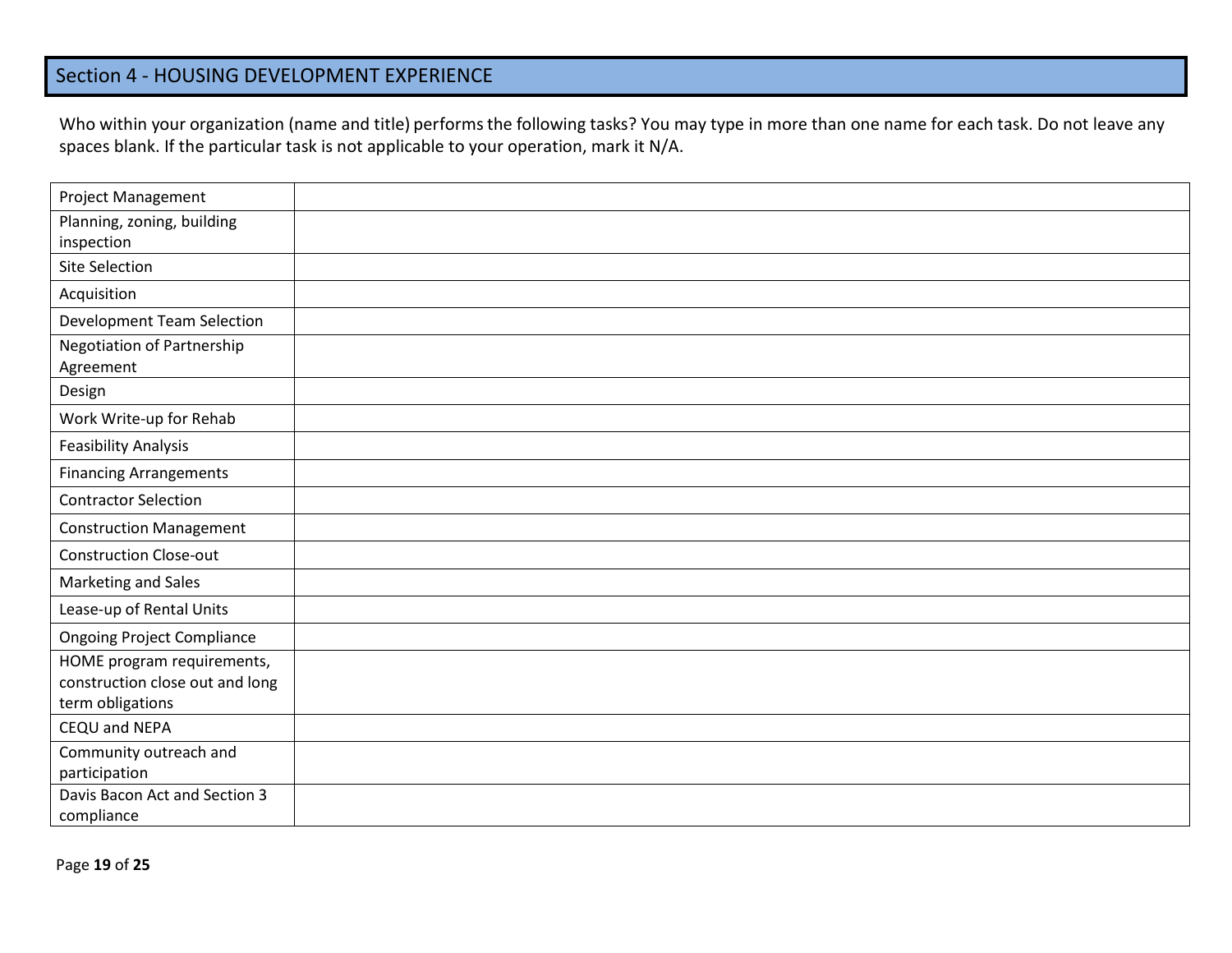### Section 5 - STAFF SURVEY

Use this chart to list employees in the organization involved in housing development. Include all administrative people who are in any way involved in housing development. Include, but do not limit to, the Executive Director, Director of Finance, Director of Housing Development and Director of Operations and Human Resources. Do not leave any column items blank.

<span id="page-19-1"></span><span id="page-19-0"></span>

| <b>Employee's Name</b> | Title | <b>Primary Responsibilities</b> | Hours worked per<br>week | Hourly rate or<br>salary per week | <b>Date Hired</b> |
|------------------------|-------|---------------------------------|--------------------------|-----------------------------------|-------------------|
|                        |       |                                 |                          |                                   |                   |
|                        |       |                                 |                          |                                   |                   |
|                        |       |                                 |                          |                                   |                   |
|                        |       |                                 |                          |                                   |                   |
|                        |       |                                 |                          |                                   |                   |
|                        |       |                                 |                          |                                   |                   |
|                        |       |                                 |                          |                                   |                   |
|                        |       |                                 |                          |                                   |                   |
|                        |       |                                 |                          |                                   |                   |
|                        |       |                                 |                          |                                   |                   |
|                        |       |                                 |                          |                                   |                   |
|                        |       |                                 |                          |                                   |                   |
|                        |       |                                 |                          |                                   |                   |
|                        |       |                                 |                          |                                   |                   |
|                        |       |                                 |                          |                                   |                   |
|                        |       |                                 |                          |                                   |                   |
|                        |       |                                 |                          |                                   |                   |
|                        |       |                                 |                          |                                   |                   |
|                        |       |                                 |                          |                                   |                   |
|                        |       |                                 |                          |                                   |                   |
|                        |       |                                 |                          |                                   |                   |
|                        |       |                                 |                          |                                   |                   |
|                        |       |                                 |                          |                                   |                   |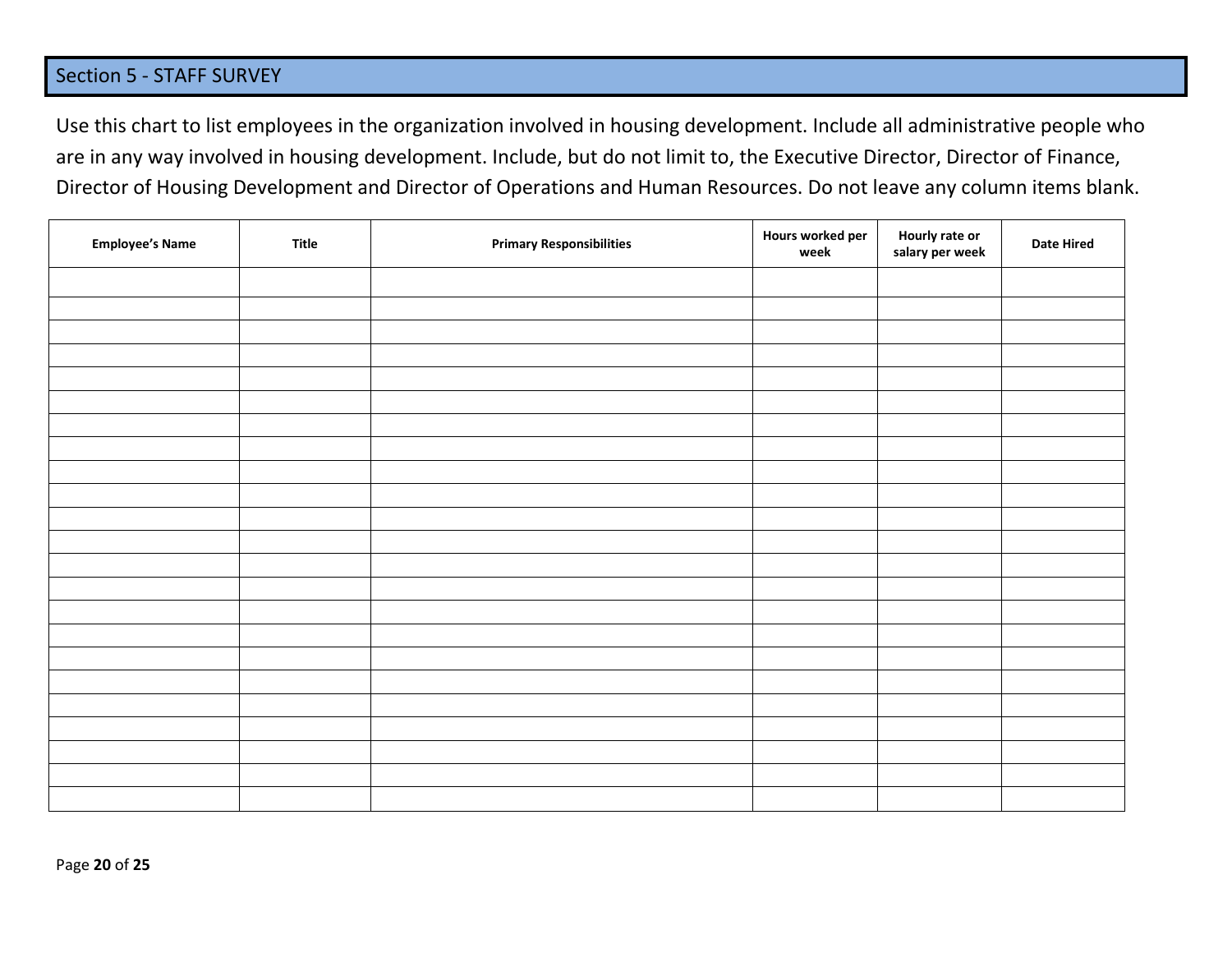### Section 6 – BOARD MEMBER COMPOSITION

- No more than 1/3 of the Board Members may be elected or appointed officials.
- At least 1/3 of the Board Members must represent the low income community:
	- 1. As a member of a household that has a combined total expected income for 2013 which is less than 80% of the area median income for my household's size OR
	- 2. As a resident of a census tract/block group which in the 2010 Census has more than 50% of its households with incomes less than 80% of the area median income OR
	- 3. As an elected member of an organization whose membership is open to all residents of a defined neighborhood in which the 2010 census shows that more than 50% of the households have incomes less than 80% of the area median income, and whose position on the board is primarily as a representative of that neighborhood group
- The **one-third** low-income resident and public official representations are based upon the total maximum number of board members identified in the by-laws. **Vacancies in the board membership do not reduce these requirements**.

MAXIMUM NUMBER OF BOARD MEMBERS AS INDICATED IN YOUR GOVERNING DOCUMENTS \_\_\_\_\_

ACTUAL NUMBER OF ELECTED OR APPOINTED OFFICIALS ELECTED OR APPOINTED TO THIS BOARD \_\_\_\_\_

ACTUAL NUMBER OF LOW INCOME REPRESENTATIVES OF THE COMMUNITY ELECTED OR APPOINTED TO THIS BOARD

| <b>Board Member Name</b> | Low Income Representative<br>(YES or NO) | <b>Elected or Appointed Public Official</b><br>Representative<br>(YES or NO) | <b>Board Position</b> | <b>Date Term</b><br><b>Expires</b> | Self-<br>Certification<br>on File? |
|--------------------------|------------------------------------------|------------------------------------------------------------------------------|-----------------------|------------------------------------|------------------------------------|
|                          |                                          |                                                                              |                       |                                    |                                    |
|                          |                                          |                                                                              |                       |                                    |                                    |
|                          |                                          |                                                                              |                       |                                    |                                    |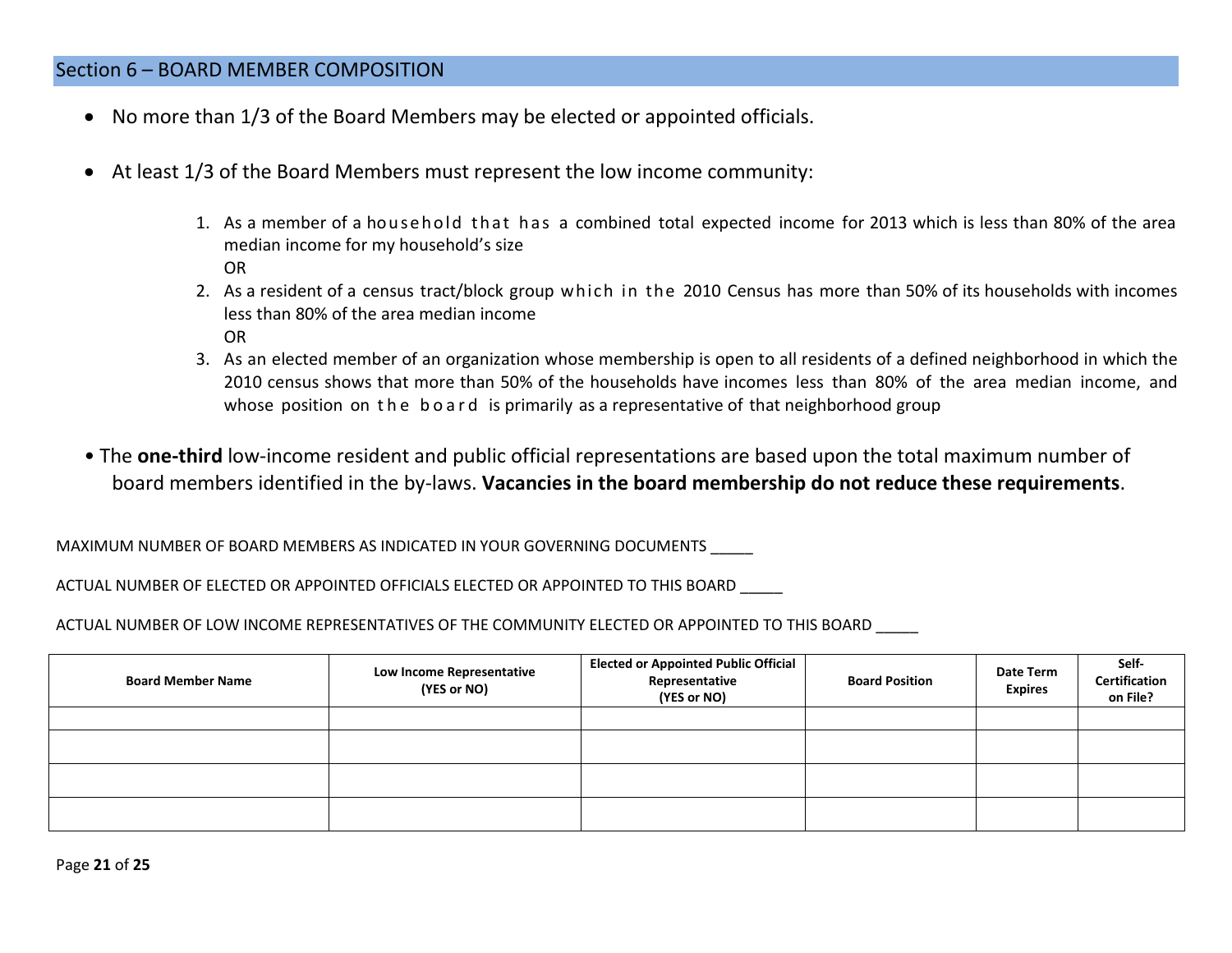| <b>Board Member Name</b> | Low Income Representative<br>(YES or NO) | <b>Elected or Appointed Public Official</b><br>Representative<br>(YES or NO) | <b>Board Position</b> | Date Term<br><b>Expires</b> | Self-<br>Certification<br>on File? |
|--------------------------|------------------------------------------|------------------------------------------------------------------------------|-----------------------|-----------------------------|------------------------------------|
|                          |                                          |                                                                              |                       |                             |                                    |
|                          |                                          |                                                                              |                       |                             |                                    |
|                          |                                          |                                                                              |                       |                             |                                    |
|                          |                                          |                                                                              |                       |                             |                                    |
|                          |                                          |                                                                              |                       |                             |                                    |
|                          |                                          |                                                                              |                       |                             |                                    |
|                          |                                          |                                                                              |                       |                             |                                    |
|                          |                                          |                                                                              |                       |                             |                                    |
|                          |                                          |                                                                              |                       |                             |                                    |
|                          |                                          |                                                                              |                       |                             |                                    |
|                          |                                          |                                                                              |                       |                             |                                    |
|                          |                                          |                                                                              |                       |                             |                                    |
|                          |                                          |                                                                              |                       |                             |                                    |
|                          |                                          |                                                                              |                       |                             |                                    |
|                          |                                          |                                                                              |                       |                             |                                    |
|                          |                                          |                                                                              |                       |                             |                                    |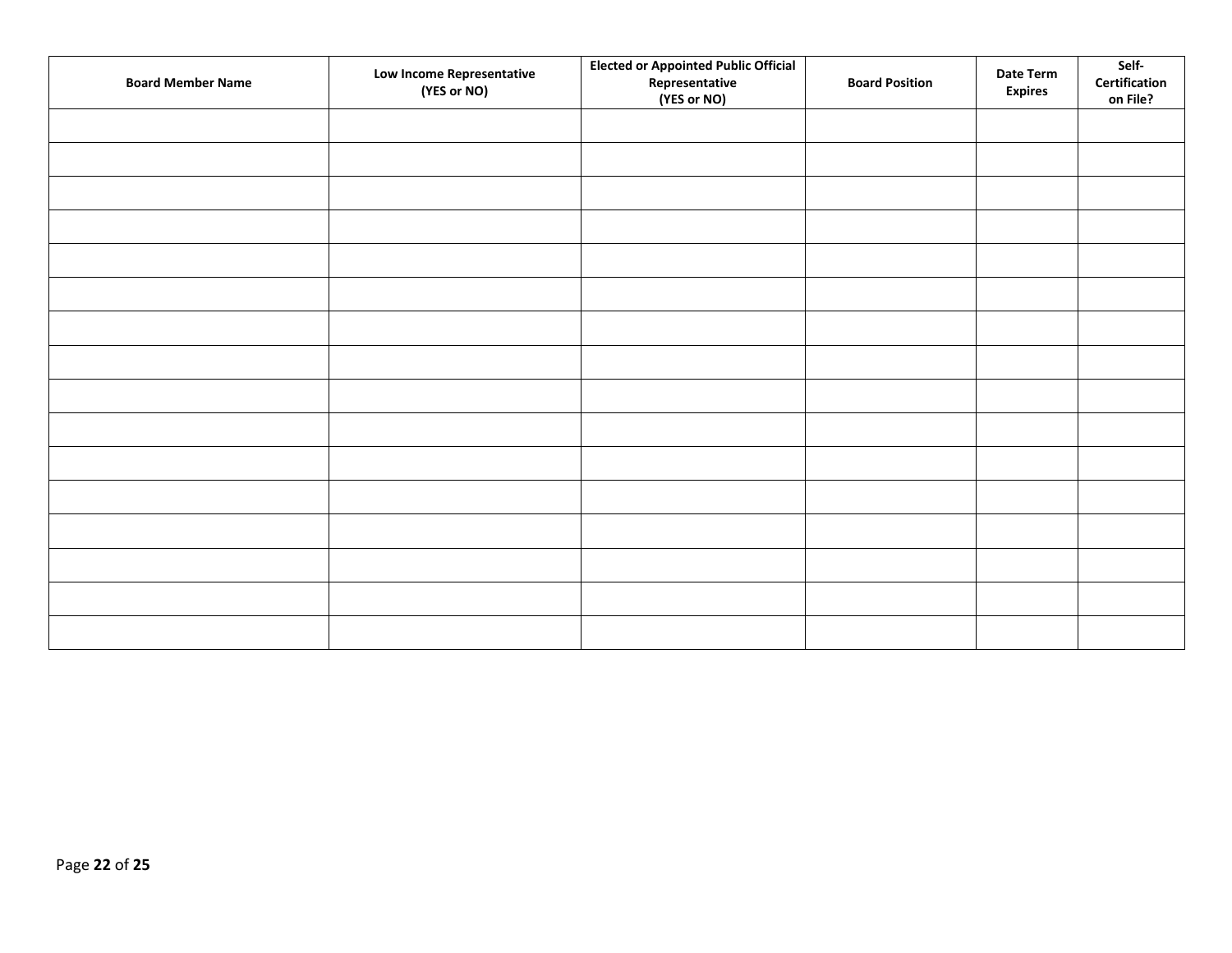### PART 4

The last part of this application consists of two forms:

For the SELF-Certification Form for CHDO Board Members:

- Download the form SELF-CERTIFICATION FORM FOR CHDO BOARD MEMBERS from the this link: <http://www.ci.richmond.ca.us/index.aspx?nid=98>
- Distribute it electronically to all of your board members.
- Every board member must complete and sign this certification form.
- Have them scan their signed forms and email them back to you, or use whatever arrangement works best for you.
- Include all of the completed forms on the application disk, preferably as one PDF.
- Retain a copy of each form for your records

For the Acknowledgement and Certification Form:

- Executive Director and Board President complete the electronic version (minus the signatures)
- Print out the form and send it, with original signatures, to the address on the form.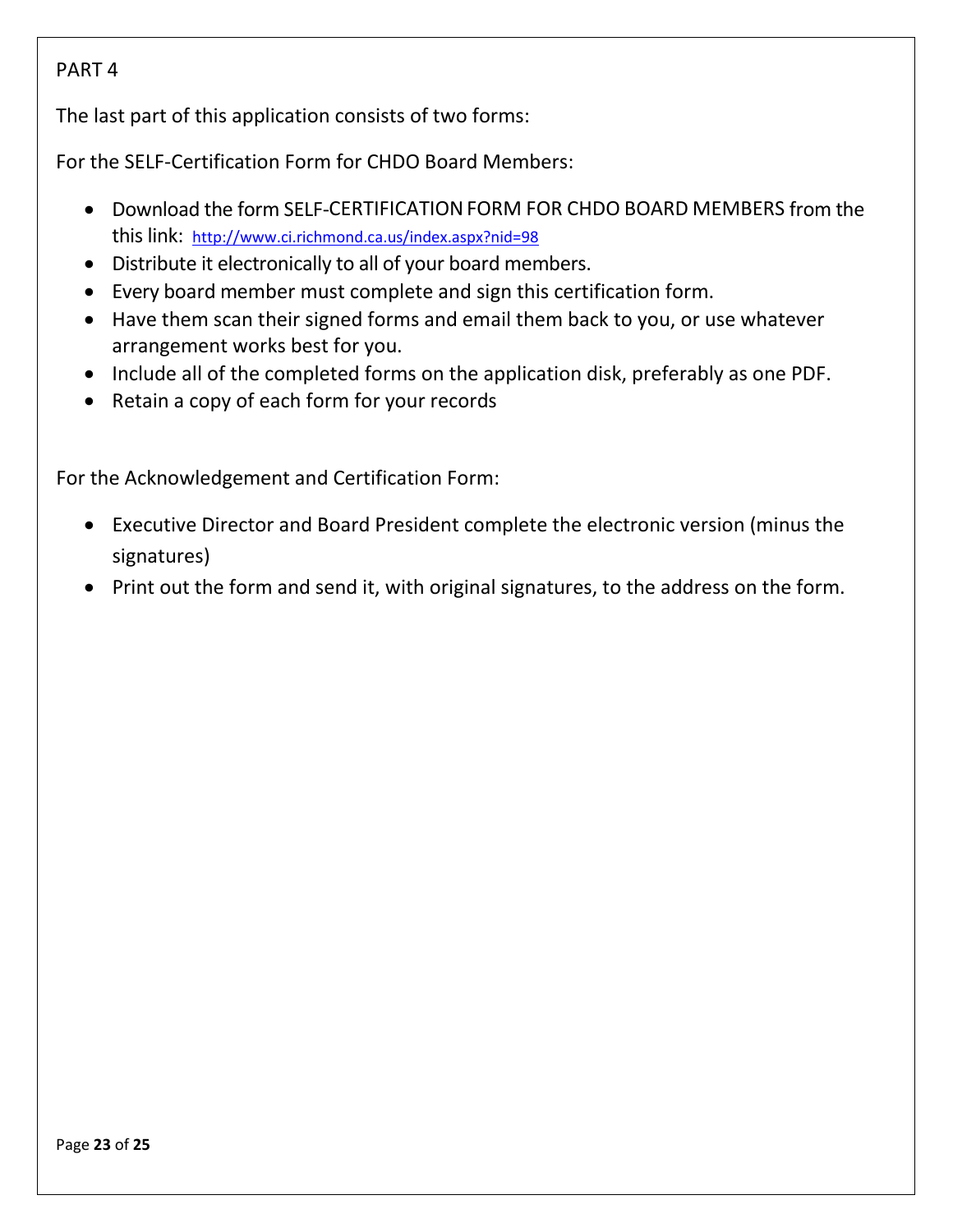### SELF-CERTIFICATION FORM FOR CHDO BOARD MEMBERS

| Name:                      |  |
|----------------------------|--|
| <b>Address:</b>            |  |
| City/State/Zip:            |  |
| <b>Email Address:</b>      |  |
| <b>Organization's Name</b> |  |

### **Check the ONE box that defines your status on the organization's Board of Trustees. Be sure to fill in the required information in the grayed blocks.**

#### ☐ **Public Official or Employee**

I am an elected or appointed public official.

*Elected or appointed representatives cannot be qualified as low-income representatives, even if they meet the qualifying criteria*

#### ☐ **Member of a Low-Income Household**

I am a member of a household of ( ) people. Our combined total expected income for a household of this size for 2013 is less than 80% of the area median income in the county in which I live.

 $\square$  A third party verification of my income is attached (i.e. copy of taxes, letter from school district indicting free lunch status, etc.)

### ☐ **Resident of Low Income Area**

I reside in census tract number ( ) ,which according to the 2010 Census has more than 50% of its households with incomes less than 80% of the area median income.

 $\Box$  A third party address verification is attached (i.e. utility bill, driver license, etc.)

#### ☐ **Elected Representative of Low-Income Group**

I am elected by the membership of an organization whose membership is open to all residents of a *DEFINED NEIGHBORHOOD* in which the 2010 census shows that more than 50% of the households have incomes less than 80% of the area median income, and I serve primarily as a representative of that neighborhood group.

The group's name is ( ) The census tracts served by the group are (

 $\Box$  A letter from this organization indicating that I am its representative is attached.

 $\Box$  I am not an elected or appointed public official and I am not a representative of the low income community as defined above.

Signature of Board Member \_\_\_\_\_\_\_\_\_\_\_\_\_\_\_\_\_\_\_\_\_\_\_\_\_\_\_ Date \_\_\_\_\_\_\_\_\_\_\_\_\_\_\_\_\_\_\_

Page **24** of **25**